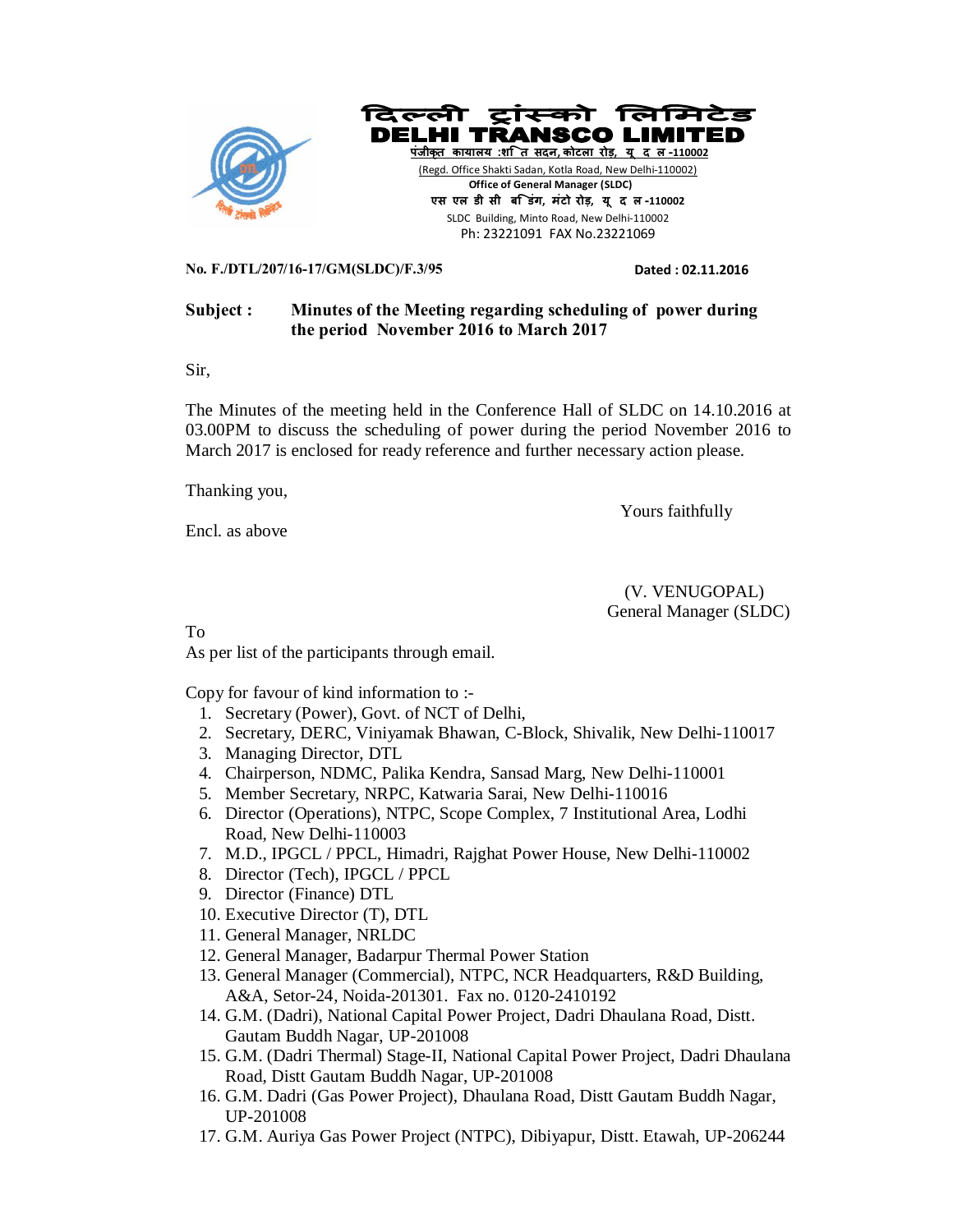- 18. G.M. Anta Gas Power Project (NTPC), Distt. Baran, Rajasthan-325209
- 19. G.M. Indra Gandhi Super Thermal Power Project, VPO-Jharli, Tahsil Matanhail, Distt Jhajjar (Haryana)-124125
- 20. CEO, BRPL, BSES Bhawan, Nehru Place, New Delhi-110019
- 21. CEO, BYPL, Shakti Kiran Building, Karkardooma, New Delhi-110092
- 22. CEO, TPDDL, 33kV Grid S/Stn, Hudson Lane, Kingsway Camp, Delhi-110009
- 23. Chief Engineer (Electrical)-I, NDMC
- 24. Chief Engineer, Delhi Zone,(CEDZ), MES, Delhi Cantt, New Delhi-110010
- 25. Addl. Secretary (Power), Govt. of NCT of Delhi, Delhi Secretariat, New Delhi.
- 26. Dy.G.M.(System Operation), SLDC
- 27. Dy. G.M. (SCADA), SLDC
- 28. Manager (System Operation)-Shift, SLDC
- 29. Manager (Energy Accounting), SLDC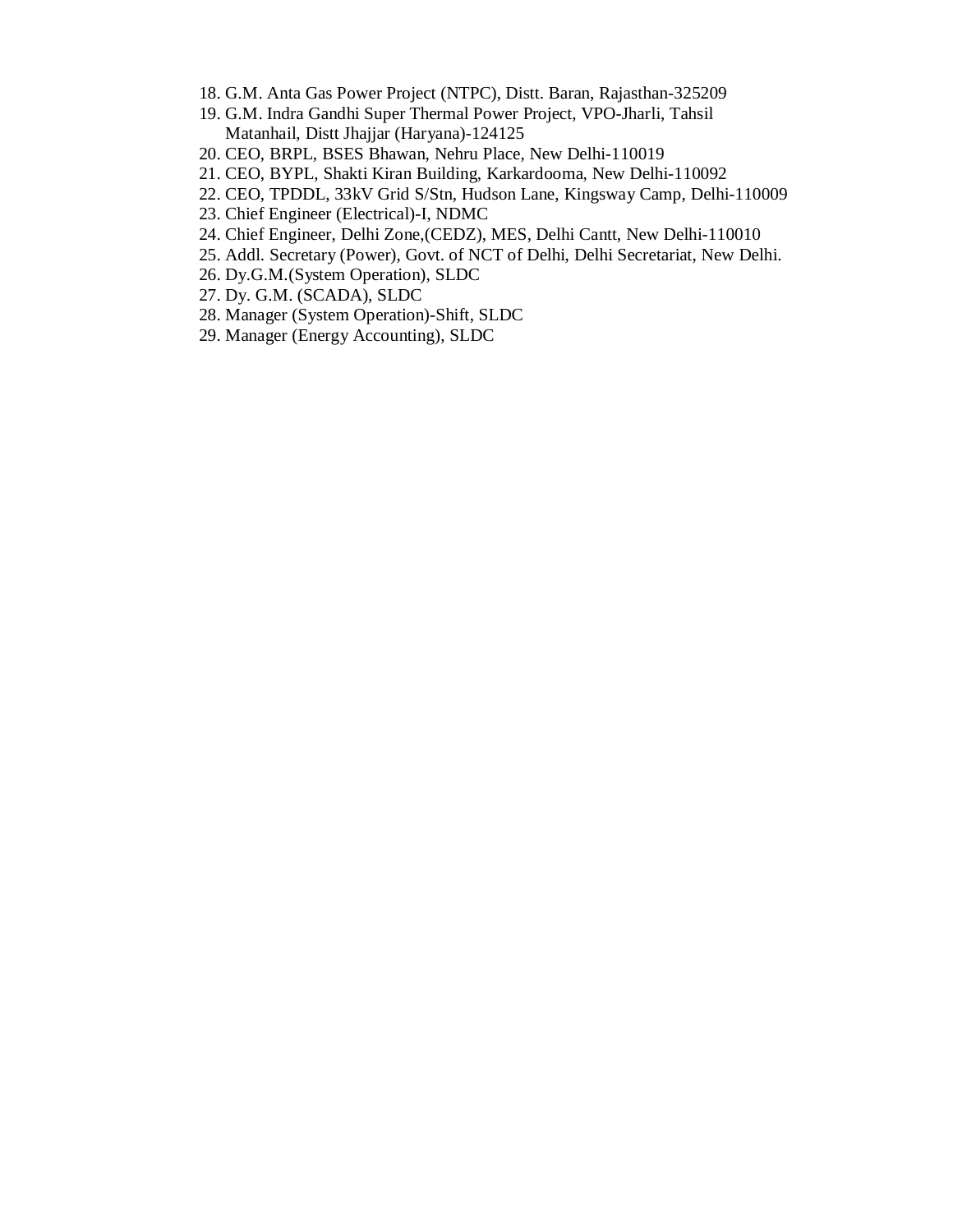

## **DELHI TRANSCO LTD.** (Regd. Office : Shakti Sadan, Kotla Road, New Delhi 110002) **[Office of Deputy General Manager (System Operation)]** SLDC Building, Minto Road, New Delhi ó 110 002 Phone No.23221175, Fax 23221012, 23221059

### **Subject : Summary of record of discussions held in the Meeting regarding scheduling of power during the period Nov. 2016 to March 2017**

The list of participants is enclosed as **Annexure.**

A meeting was held in the Conference Hall of SLDC on 14.10.2016 at 3:00 PM to discuss the Scheduling of Power from sources during the period November 2016 to March 2017. The Meeting was chaired by Director (Operations) DTL.

The following is the gist of the discussions and decisions of the meeting :-

1 It was informed that based on the recommendation of Delhi Power Procurement Group (DPPG), Honoble Minister of Power(Govt. of Delhi) had requested for surrendering the costly power from various sources during the month of July 2015 on permanent basis as detailed hereunder:-

| S.<br>N.       | Name of<br>Gen. Stn              | Gen<br>Utility | Installed<br>capacity in | Allocatio<br>n to Delhi | Proposal<br>for | Fixed<br>cost in | Fixed<br>cost in | Variabl<br>e cost | Total<br>cost in | Remarks                                                               |
|----------------|----------------------------------|----------------|--------------------------|-------------------------|-----------------|------------------|------------------|-------------------|------------------|-----------------------------------------------------------------------|
|                |                                  |                | <b>MW</b>                | in MW                   | surrender       | Crores           | Rs/Unit          | in Rs             | Rs.              |                                                                       |
|                |                                  |                |                          |                         | in MW           | per year         |                  | ./Unit            | /Unit            |                                                                       |
| (i)            | (ii)                             | (iii)          | (iv)                     | (v)                     | (vi)            | (vii)            | (viii)           | (ix)              | (x)              | (xi)                                                                  |
| $\mathbf{1}$   | <b>BTPS</b>                      | <b>NTPC</b>    | 705.00                   | 705.00                  | 285.00          | 370.53           | 0.79             | 3.59              | 4.38             | 3 X 95 MW units is<br>proposed for<br>surrender.                      |
| $\overline{2}$ | <b>AURIYA</b><br>(G)             | <b>NTPC</b>    | 663.36                   | 72.00                   | 72.00           | 240.54           | 0.50             | 3.01              | 3.51             | DERC has not<br>allowed the                                           |
| 3              | DADRI(G)                         | <b>NTPC</b>    | 829.78                   | 91.00                   | 91.00           | 309.76           | 0.51             | 2.71              | 3.22             | incremental cost of<br>power purchase cost                            |
| 4              | ANTA (G)                         | <b>NTPC</b>    | 419.00                   | 44.00                   | 44.00           | 198.53           | 0.66             | 2.48              | 3.14             | for 2012-13.                                                          |
| 5              | DADRI-II<br>(TH)                 | <b>NTPC</b>    | 980.00                   | 735.00                  | 735.00          | 1060.31          | 1.57             | 3.04              | 4.61             | 2.72MW allocated to<br>HVDC Kurekshetra<br>S/stn w.e.f.<br>05.08.2016 |
| 6              | <b>ARAVALI</b><br><b>JHAJJAR</b> | <b>NTPC</b>    | 1500.00                  | 693.00                  | 693.00          | 1766.66          | 1.71             | 3.15              | 4.86             |                                                                       |
| $\overline{7}$ | <b>KOLDAM</b>                    | <b>NTPC</b>    | 800.00                   | 87.00                   | 87.00           | 1142.41          |                  |                   | 4.25             | W.e.f 19.02. 16<br>entire allocation has<br>been allocated to<br>HP.  |
| 8              | <b>DULHASTI</b>                  | <b>NHPC</b>    | 390.00                   | 50.00                   | 50.00           | 510.50           | 3.08             | 2.82              | 5.90             |                                                                       |
| 9              | <b>CHAMERA</b><br>$-III$         | <b>NHPC</b>    | 231.00                   | 29.00                   | 29.00           | 202.26           | 2.12             | 2.12              | 4.25             | FC in $Rs./Unit = Half$<br>of AFC / Annual                            |
| 10             | PARBATI -<br>$\mathbf{H}$        | <b>NHPC</b>    | 520.00                   | 66.00                   | 66.00           | 165.04           | 2.74             | 2.74              | 5.48             | design energy less<br>auxiliary and free<br>electricity to state      |
| 11             | <b>TEHRI HEP</b>                 | <b>THDC</b>    | 1000.00                  | 63.00                   | 63.00           | 729.12           | 3.00             | 3.00              | 6.00             |                                                                       |
|                | <b>TOTAL</b>                     |                | 8038.14                  | 2635                    | 2215            |                  |                  |                   |                  |                                                                       |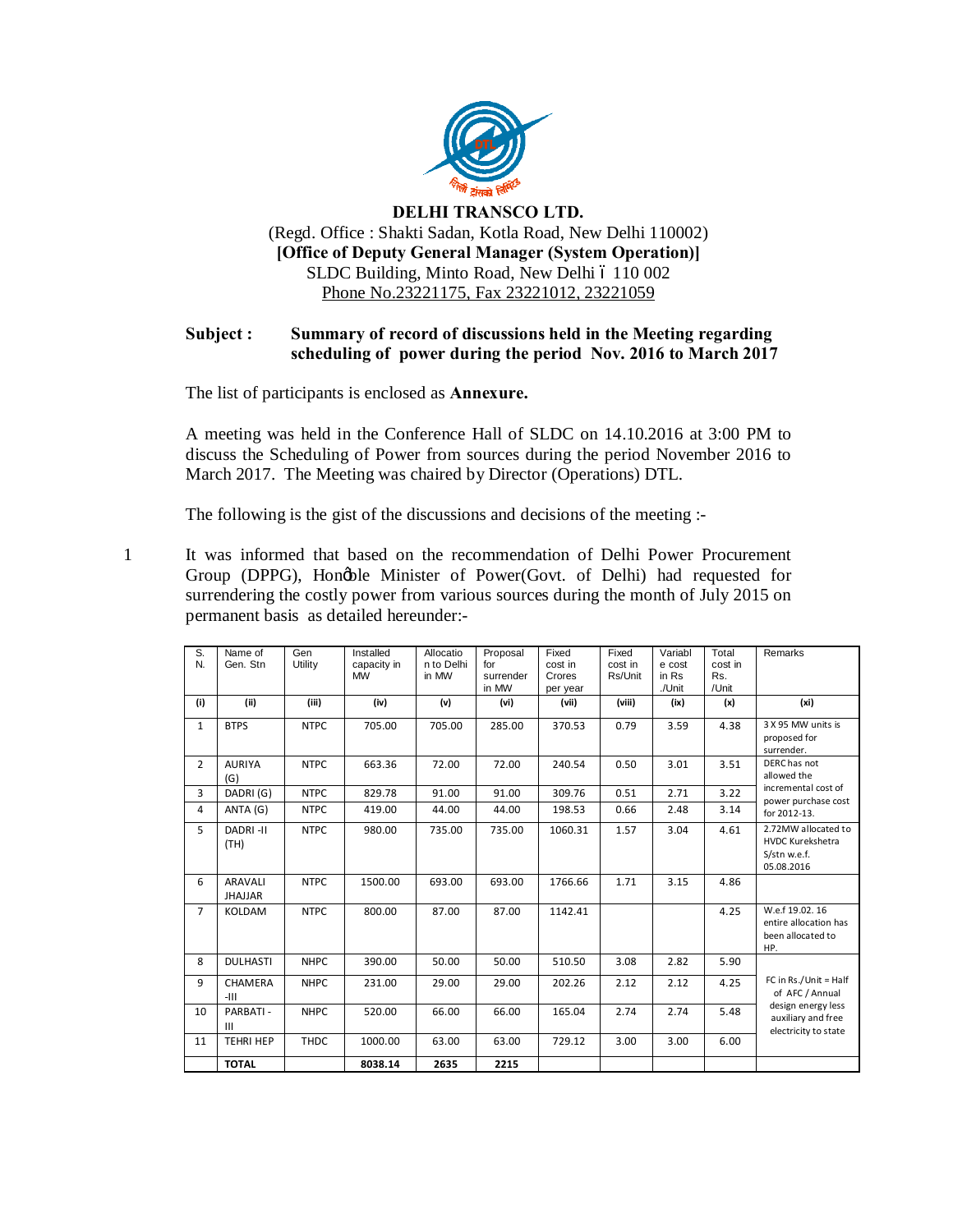2 However, despite of vigorous follow up by the State Government, as on date, only the power allocation from Koldam HEP of NTPC could be surrendered and got reallocated from 19.02.2016 to other states. Further, a miniscule allocation of 2.72MW from Dadri (Thermal) Stage-II for auxiliary consumption of HVDC Kurukshetra has also been done from 05.08.2016. As such, with this allocation, the total surpluses available with Delhi during Peak and off peak hours are as under:-

|                                       |                   | All figures in MW     |
|---------------------------------------|-------------------|-----------------------|
| <b>Details</b>                        | <b>Peak Hours</b> | <b>Off Peak Hours</b> |
| Generation within Delhi               |                   |                       |
| <b>RPH</b>                            | $\boldsymbol{0}$  | $\theta$              |
| <b>GT</b>                             | 75                | 75                    |
| Pragati                               | 265               | 265                   |
| Bawana CCGT                           | 250               | 250                   |
| <b>BTPS</b>                           | 350               | 350                   |
| <b>Total</b>                          | 940               | 940                   |
| <b>Interstate Generating Stations</b> | 3400              | 2900                  |
| Long Term Open Access                 |                   |                       |
| Maithon                               | 285               | 285                   |
| CLP Jhajjar                           | 120               | 120                   |
| <b>DVC</b>                            | 350               | 350                   |
| Mejia-7                               | 119               | 119                   |
| <b>Total</b>                          | 874               | 874                   |
| <b>Total Availability</b>             | 5214              | 4714                  |
| <b>Anticipated Demand</b>             | 4400              | 2000                  |
| <b>Surplus</b>                        | 814               | 2714                  |

3 It was also intimated by the DISCOMs (BRPL, BYPL and TPDDL) that they have taken up all possible steps to get rid of the burden of costly power purchases to reduce the tariff impact on the consumers of Delhi. They have even petitioned the CERC for their help to terminate the Power Purchase Agreements (PPAs). CERC has concluded the hearing on the issue of maintainability of the petition on 08.02.2016. The extracts of Records of Proceedings (RoP) of the latest hearing held on 08.02.2016 are given hereunder:-

#### **Record of Proceedings**

At the outset, the learned counsel for the respondent, NTPC clarified that the issue of maintainability of these petitions as raised by the respondents is only with regard to the prayer / subject matter involved in these petitions and that the jurisdiction of the Central Commission over the central government generating companies in terms of Section  $79(1)(a)$  of the 2003 Act has not been disputed. Accordingly, the learned Counsel made submissions on the maintainability of these petitions mainly as under:

- (i) The prayers of the petitioners in these petitions seeking advice to the Central Government or to issue necessary directions under the 2003 Act, are all general in nature and do not fall within the scope and ambit of adjudication of dispute under Section79(1)(f) of the 2003 Act. Accordingly, these petitions are not maintainable.
- (ii) The advisory jurisdiction of the Central Commission under Section 79(2) of the 2003 Act cannot be invoked by way of quasi-judicial proceedings.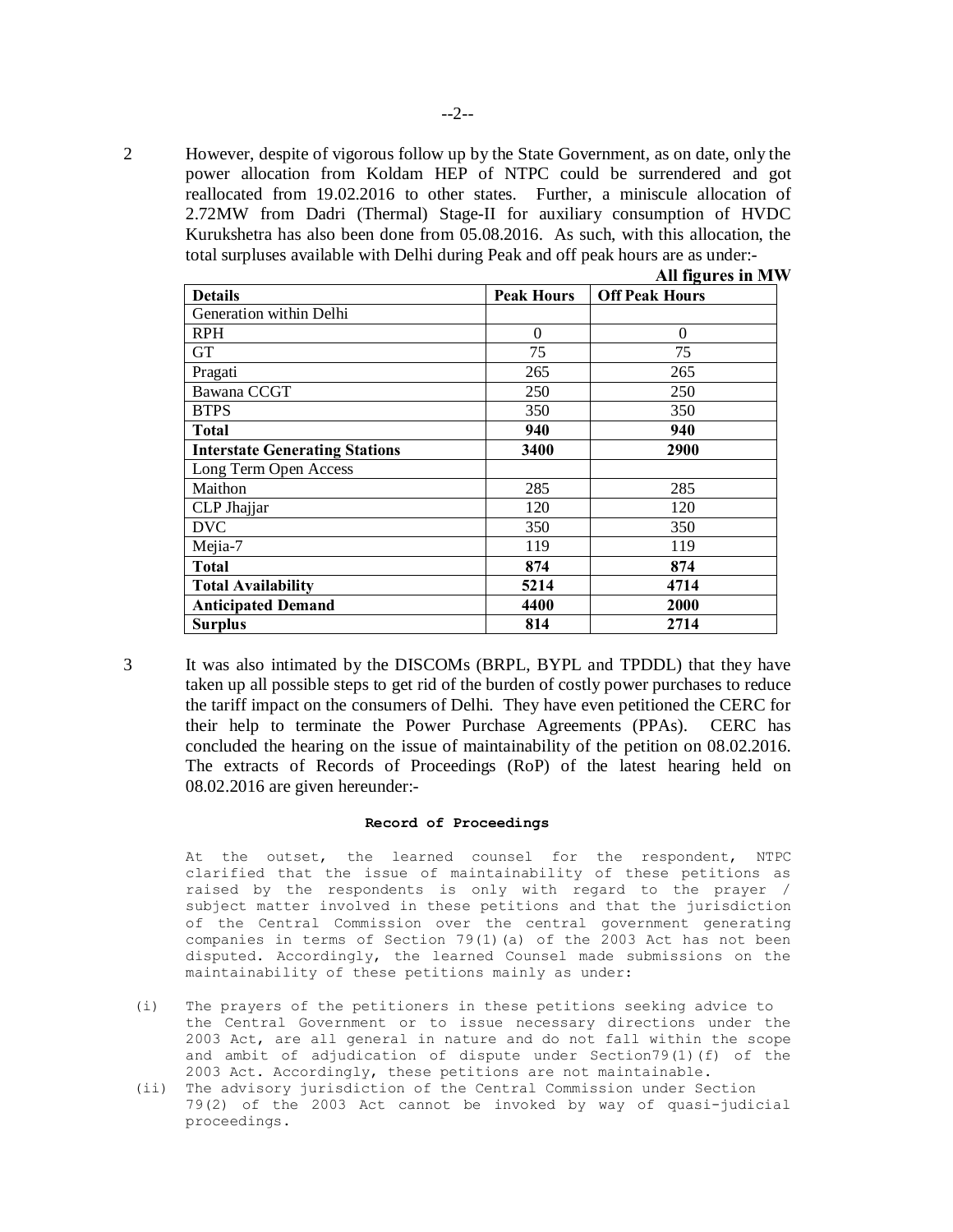- (iii) The PPAs executed by the petitioners do not provide the option of termination by the petitioners and hence the petitioners cannot seek to opt out of the terms of the PPA (judgment of the Hon'ble Supreme Court dated 2.2.2016 in GUVNL v EMCO Ltd was referred to).
- (iv) The agreement to procure power is a contractual document, subject to regulation of tariff by the Commission. Only matters involving the interpretation, scope and application of the terms and conditions of the PPA executed by the parties is required to be adjudicated under Section 79(1)(f). The petitioners in these petitions have sought the intervention of this Commission to rewrite the PPAs under the 2003 Act which is not permissible.
- (v) The PPAs executed by the parties are to be in conformity with the Regulations notified by the Commission in exercise of the powers under Section 79 read with Section 178 of the 2003 Act. The terms and conditions in the long term PPAs executed by the parties are not in conflict with the Regulations notified by the Central Commission and hence the PPAs cannot be interfered with under Section 79 (1) and (2) of the 2003 Act.
- (vi) The word 'shall' indicated in Section 79(2) is not with reference to issuance of directions, but the duty to aid and advice the Central Government, on policy issues in electricity sector. Hence, the prayer of the petitioners is not maintainable.
- (vii) The prayers of the petitioners are contrary to the terms of the PPA as the rights and obligations of the parties has been crystallised under the PPA. The petitioners cannot be permitted to seek unilateral termination of the contract on the ground that the contract has become onerous.
- (viii)The scheme with regard to surrender of part of allocated firm share, reallocation, has been laid down in Note-2 under Regulation 42 of the 2014 Tariff Regulations notified by the Central Commission. ROP in Petition Nos. 223/182/301/302/MP/2015 Page 3 of 3
- (ix) Permission may be granted to file written submissions with copies of relevant judgments in the matter.
- 2. In rejoinder to the above, the learned counsel for the petitioner (BRPL & BYPL) mainly submitted as under:
- (i) It is not the case of the petitioner that the contract has become onerous or that it has become difficult to perform. The obligation under the PPA cannot be continued by the petitioners on account of the order of the State Commission (DERC) disallowing the cost for procurement of power from Anta, Auraiya and Dadri stations of NTPC for the previous year.
- (ii) Section 86(1)(b) of the 2003 Act provides for approval of agreements by the State Commission for procurement of power by the distribution licensees. However, in terms of Rule 8 of the Electricity Rules, 2005, the State Commission has the power to determine whether a Distribution Licensee in the State should enter into Power Purchase Agreement or procurement process with such generating companies based on the tariff determined by the Central Commission (Judgment of APTEL in BSES v NTPC & ors in Appeal No.94/2012 was referred to).
- (iii) The APTEL in its judgment dated 26.5.2006 in Siel Ltd v PSERC & ors has held that the Commission is not powerless to issue orders and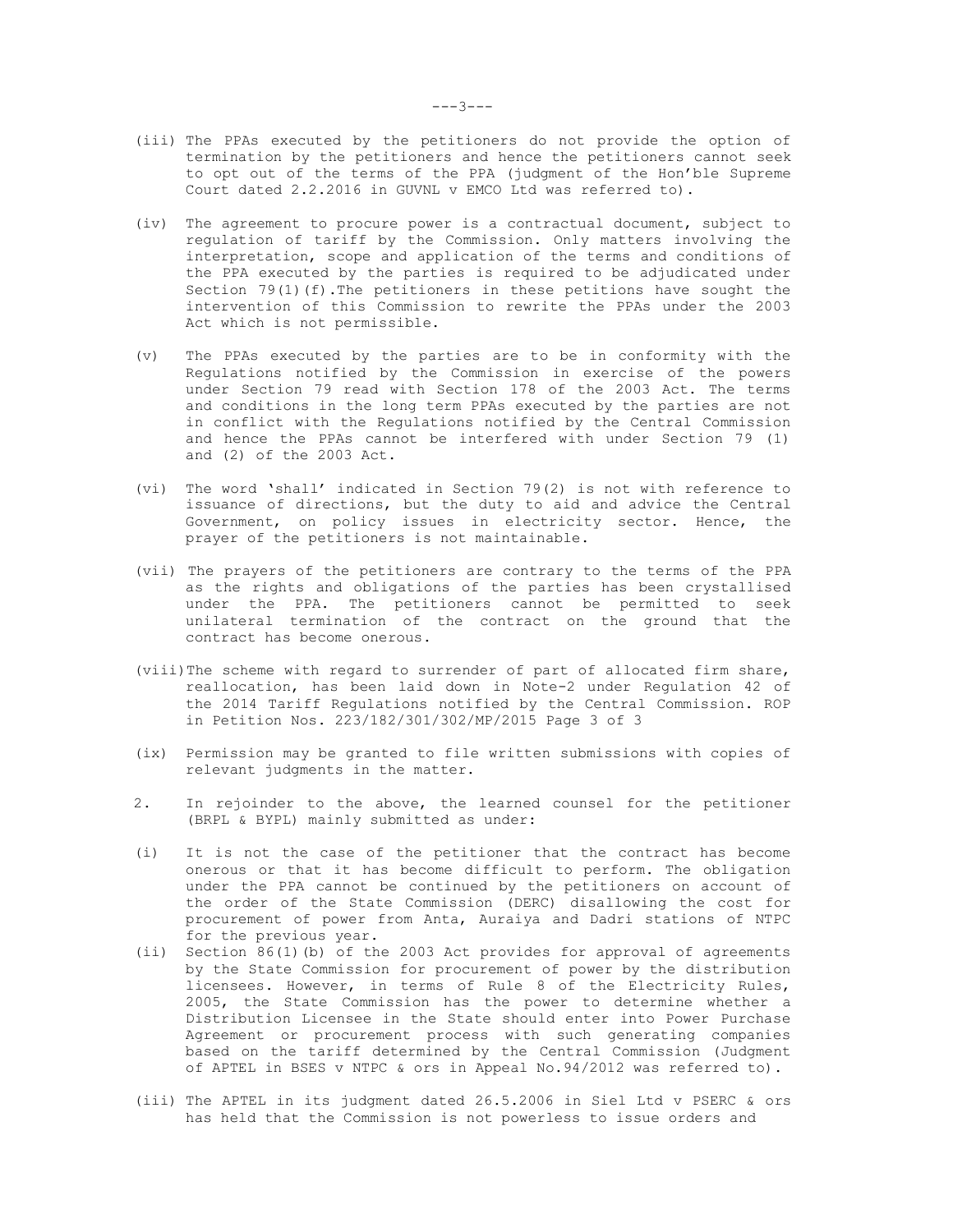directions relating to matters having a bearing on and nexus with the determination and fixation of tariff and its directions shall be binding on all persons and authorities including the State Government. Accordingly, the petitioners have prayed for issuance of directions to the Central Government in this matter.

- (iv) In terms of Section 46 of the Indian Contract Act, 1872, the noncommissioning of the projects within a reasonable time of the execution of the PPAs, amounts to breach of obligations by the respondent, NTPC.
- (v) The prayer of the petitioner seeking directions on Central Government for re-allocation is not be construed as a pre-condition for termination of the PPAs by the petitioners.
- (vi) In respect of Badarpur TPS of NTPC, the Delhi Pollution Control Committee have issued orders directing the closure of some of the units. Thus, there cannot be a legally enforceable contract in case of orders/directions if any, of a super veining legal authority. (vii) Permission may be granted to the petitioners to file its written submissions along with relevant documents/judgments.
- 3. The learned counsel for the petitioner, TPDDL also prayed for grant of time to file its written submissions.
- 4. Shri Gaurav Nand, Consultant for some of the HT consumers of Delhi submitted that the petitioners may be directed to serve copy of the petition and also prayed for grant of time to file its comments/response in the matter. The Commission accepted the prayer and directed the learned counsel for the petitioners to handover copies of the petition to the consultant, if not already done.
- 5. The Commission further directed the parties to file its written submissions with relevant documents, on or before 29.2.2016. Subject to this, order on maintainability of the petitions is reserved.
- ` The orders are not yet issued. If the Commission concludes the petitions are maintainable before it, the matter would further be heard on -Meritso for further direction on termination of the PPAs.
- 4 They further intimated that MOP, Govt. of India have recently issued the guidelines for short term, medium term and long term Power purchase by DISCOMs. Based on the guidelines, the DISCOMs should sell and buy power only through e-auction through the E-Bidding Portal of MSTCL. As such the average power purchase cost during off peak hours is below Rs.2/unit and during peak hours is around Rs 3.00 Rs./unit at the State periphery of the purchasing utility which are much below the cost of power proposed to be surrendered by as evident from above table.
- 5 DERC in the matter of `Power Purchase Cost Adjustment Charges (PPAC)ø (issued on 12.06.2015) has even disallowed incremental cost due to the power purchase from NTPC Gas Stations namely Anta Auriya and Dadri Gas on the ground of non permission of DERC for the renewal of PPAs of these stations from  $1<sup>st</sup>$  April 2012. Though, they have appealed in APTEL against this order, APTEL did not intervene the decision of DERC. The judgement of the above decision of APTEL has also been challenged before Supreme Court.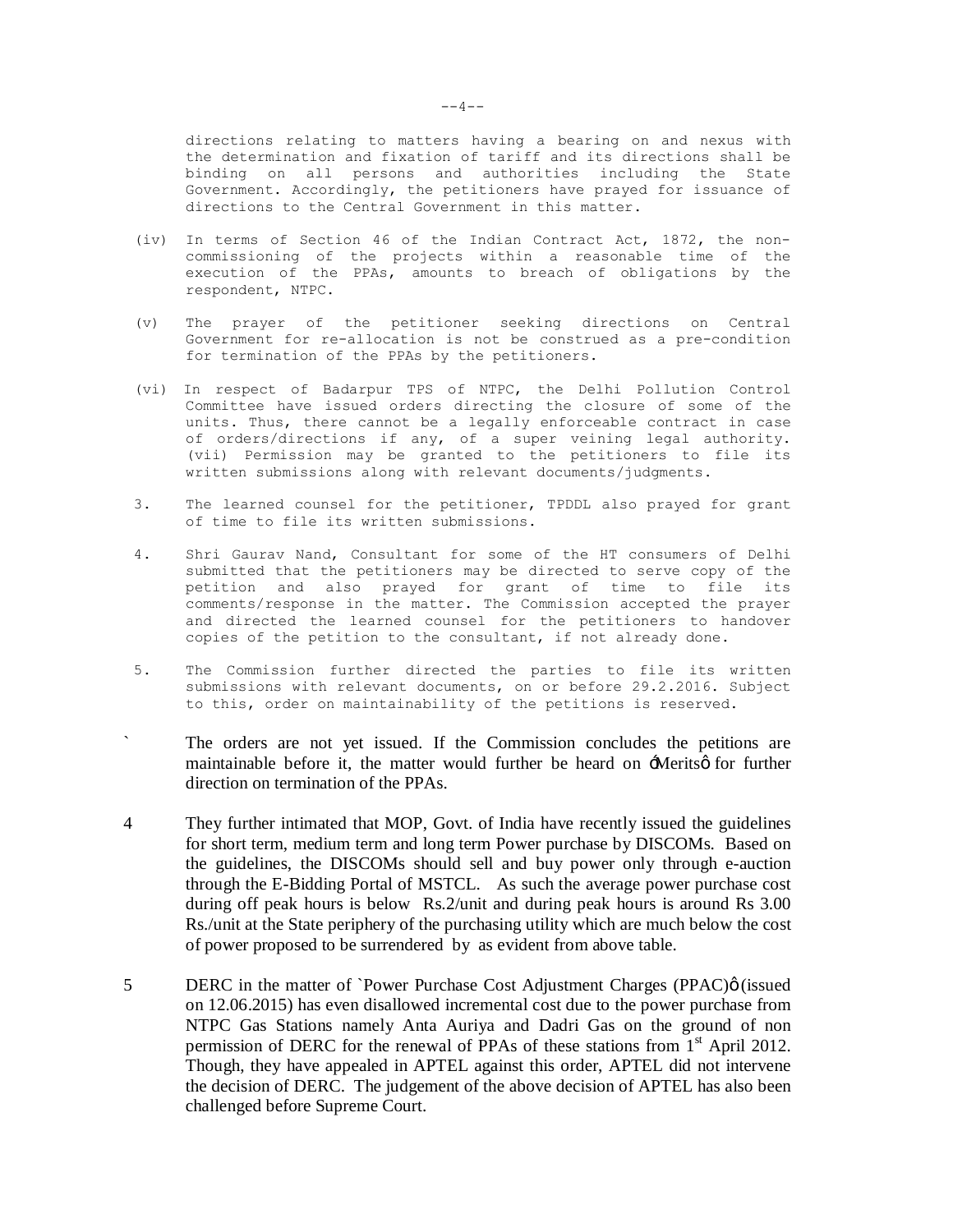6 After the direction of DERC, even though the DISCOMs are not scheduling any power from these stations, NRLDC is scheduling as per the minimum technical limits of these stations. The details of such schedules from these stations from April 2016 are as under:

| Month                     | Energy scheduled by NRLDC to Delhi(In MUs) |            |           |
|---------------------------|--------------------------------------------|------------|-----------|
|                           | Anta Gas                                   | Auriya Gas | Dadri Gas |
| April 2016                | 0.328                                      | 5.203      | 10.440    |
| May 2016                  | 5.155                                      | 5.124      | 16.243    |
| June 2016                 | 2.330                                      | 3.427      | 11.827    |
| <b>July 2016</b>          | 0.862                                      | 6.377      | 12.128    |
| August 2016               | 8.676                                      | 9.036      | 10.993    |
| September 2016            | 11.76                                      | 2.7        | 9.46      |
| Total upto September 2016 | 29.111                                     | 31.867     | 71.091    |

7 It was also brought out that during this financial year, so far the power demand has shown a phenomenal increase. The average rise in power demand upto  $15<sup>th</sup>$  October 2016 corresponding to the previous year is 7% (as detailed below). As such the power purchase for the period November 2016 to March 2017, which considered as the lean period, should meticulously be planned and monitored.

| S.             | Month                         | Delhi Consumption(MU) |          |          | Peak Demand(MW) |      |          |  |
|----------------|-------------------------------|-----------------------|----------|----------|-----------------|------|----------|--|
| No.            |                               | 2015                  | 2016     | $\%$     | 2015            | 2016 | $\%$     |  |
|                |                               |                       |          | increase |                 |      | increase |  |
|                | April                         | 2260.411              | 2612.594 | 15.58    | 4517            | 4797 | 6.20     |  |
| 2              | May                           | 3086.700              | 3278.924 | 6.23     | 5465            | 6188 | 13.23    |  |
| 3              | June                          | 3092.565              | 3490.409 | 12.86    | 5846            | 6260 | 7.08     |  |
| $\overline{4}$ | July                          | 3115.526              | 3306.948 | 6.14     | 5743            | 6261 | 9.02     |  |
| 5              | August                        | 3078.010              | 3207.237 | 4.20     | 5434            | 5707 | 5.02     |  |
| 6              | September                     | 3042.194              | 3101.054 | 1.93     | 5457            | 5301 | $-2.86$  |  |
| 7              | October upto $15^{\text{th}}$ | 1341.929              | 1429.479 | 6.52     | 4481            | 5442 | 21.45    |  |
| 8              | Total                         | 19017.340             | 20426.65 | 7.41     | 5846            | 6261 | 7.10     |  |
|                |                               |                       |          |          | Max             | Max  |          |  |

- 8 To manage the 2000MW off peak demand and 4400MW peak demand during Winter to optimise the power purchase cost and to maintain stable operation of the grid meticulous scheduling of the power under merit order despatch scheduling principle is required to be followed.
- 9 It was informed that during 13<sup>th</sup> LGBR Meeting convened on 06.10.2016 in NRPC for mid - term review of generation plan of November 2016 to March 2017 and it was advised by NRPC to all SLDCs to plan the schedule for ISGS and intimate the same to NRPC and NTPC to plan the coal/gas allocation during the Winter months. Since the decision of reallocation of power from ISGS sources already pending with Ministry of Power, Govt. of India, considering the past experience, Delhi SLDC had suggested the scheduling of costly generating sources during the winter months as under:-

#### **A) Generation within Delhi**

| $\mathbf{i}$  | <b>GTPS</b> | - 75MW(One Module)             |
|---------------|-------------|--------------------------------|
| $\mathbf{ii}$ | Pragati-I   | $-145MW$ (One unit $+1/2$ STG) |
| iii)          | CCGT Bawana | - 250MW (Delhi Share)          |
| iv)           | <b>BTPS</b> | $-210MW$ (One Unit)            |

--5--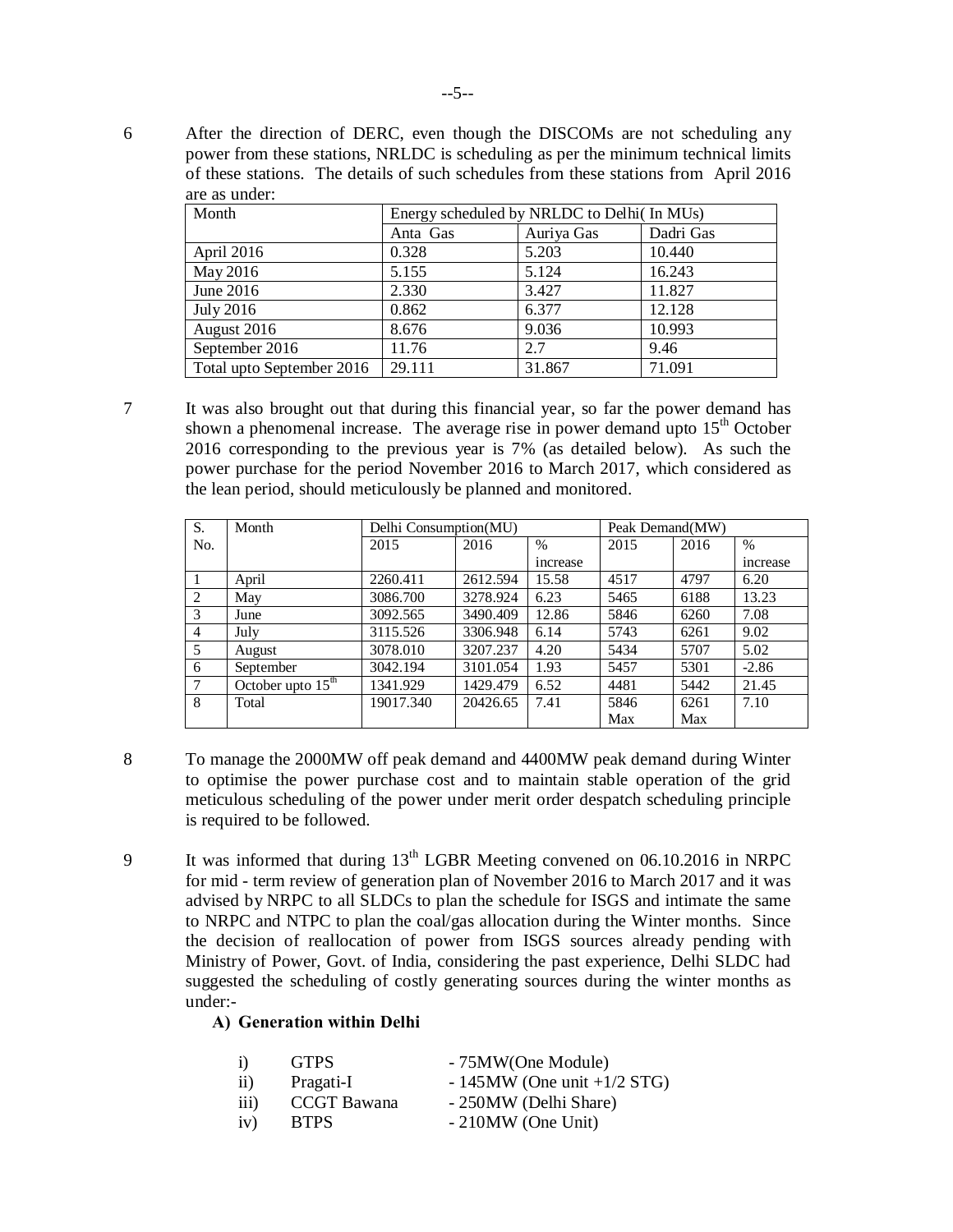# **B) ISGS(Central Sector)**

- i) Datri (Th)-I 210MW (One Unit)<br>ii) Dadri(Th)-II 490MW (one Unit)
- ii)  $Dadir(Th)-II$  490MW (one Unit)
- iii) Jhajhar (IGSTPS) Nil

# 10 SLDC also presented the overall power supply position considering the above proposal as under:-

## All figures in MW

| Delhi as a whole                |           |           |                      |       |           |           |           |               |       |       |
|---------------------------------|-----------|-----------|----------------------|-------|-----------|-----------|-----------|---------------|-------|-------|
|                                 |           |           | <b>1st Fortnight</b> |       |           |           |           | 2nd fortnight |       |       |
| <b>MONTH</b><br>OCTOBER 2016    |           |           |                      |       |           |           |           |               |       |       |
|                                 | $00 - 10$ | $10 - 18$ | 18-22                |       | $22 - 24$ | $00 - 10$ | $10 - 18$ | 18-22         |       | 22-24 |
| <b>DEMAND</b>                   | 4400      | 4600      | 4500                 |       | 4550      | 4000      | 4400      | 4500          |       | 4100  |
| <b>AVAILABILITY</b>             | 4683      | 4806      | 4860                 |       | 4806      | 4521      | 4644      | 4698          |       | 4644  |
| SURPLUS (+) / SHORTAGE<br>$(-)$ | 283       | 206       | 360                  |       | 256       | 521       | 244       | 198           |       | 544   |
| <b>NOVEMBER 2016</b>            | 00-06     | 06-12     | $12 - 18$            | 18-22 | 22-24     | 00-06     | $06-12$   | $12 - 18$     | 18-22 | 22-24 |
| <b>DEMAND</b>                   | 2500      | 3450      | 3600                 | 3600  | 2800      | 2350      | 3300      | 3400          | 3400  | 2500  |
| <b>AVAILABILITY</b>             | 3429      | 3746      | 3469                 | 3791  | 3429      | 3429      | 3746      | 3469          | 3791  | 3429  |
| SURPLUS (+) / SHORTAGE<br>$(-)$ | 929       | 296       | $-131$               | 191   | 629       | 1079      | 446       | 69            | 391   | 929   |
| DECEMBER 2016                   | 00-06     | 06-12     | 12-18                | 18-22 | 22-24     | 00-06     | 06-12     | 12-18         | 18-22 | 22-24 |
| <b>DEMAND</b>                   | 2500      | 3550      | 3300                 | 3250  | 2500      | 2500      | 4100      | 3350          | 3400  | 2600  |
| AVAILABILITY                    | 3412      | 3879      | 3452                 | 3874  | 3412      | 3412      | 4024      | 3452          | 3874  | 3412  |
| SURPLUS (+) / SHORTAGE<br>$(-)$ | 912       | 329       | 152                  | 624   | 912       | 912       | $-76$     | 102           | 474   | 812   |
| JANUARY 2017                    | 00-06     | 06-12     | 12-18                | 18-22 | $22 - 24$ | 00-06     | 06-12     | $12 - 18$     | 18-22 | 22-24 |
| <b>DEMAND</b>                   | 2300      | 4000      | 3750                 | 3300  | 2600      | 2600      | 4300      | 4000          | 3600  | 2900  |
| <b>AVAILABILITY</b>             | 3439      | 4051      | 3479                 | 3901  | 3439      | 3439      | 4051      | 3479          | 3901  | 3439  |
| SURPLUS (+) / SHORTAGE<br>$(-)$ | 1139      | 51        | $-271$               | 601   | 839       | 839       | $-249$    | $-521$        | 301   | 539   |
| FEBRUARY 2017                   | 00-06     | 06-12     | 12-18                | 18-22 | 22-24     | 00-06     | 06-12     | 12-18         | 18-22 | 22-24 |
| <b>DEMAND</b>                   | 2600      | 4000      | 3550                 | 3400  | 2700      | 2500      | 3800      | 3800          | 3250  | 2500  |
| AVAILABILITY                    | 3429      | 3996      | 3469                 | 3891  | 3429      | 3429      | 3896      | 3469          | 3891  | 3432  |
| SURPLUS (+) / SHORTAGE<br>$(-)$ | 829       | $-4$      | $-81$                | 491   | 729       | 929       | 96        | $-331$        | 641   | 932   |
| <b>MARCH 2017</b>               | $00 - 10$ | 10-18     | 18-22                |       | $22 - 24$ | 00-10     | $10 - 18$ | 18-22         |       | 22-24 |
| <b>DEMAND</b>                   | 3450      | 3600      | 3400                 |       | 2750      | 3500      | 3600      | 3700          | 3250  |       |
| <b>AVAILABILITY</b>             | 3627      | 3750      | 3904                 |       | 3750      | 3627      | 3750      | 3904          |       | 3750  |
| SURPLUS (+) / SHORTAGE<br>$(-)$ | 177       | 150       | 504                  |       | 1000      | 127       | 150       | 204           |       | 500   |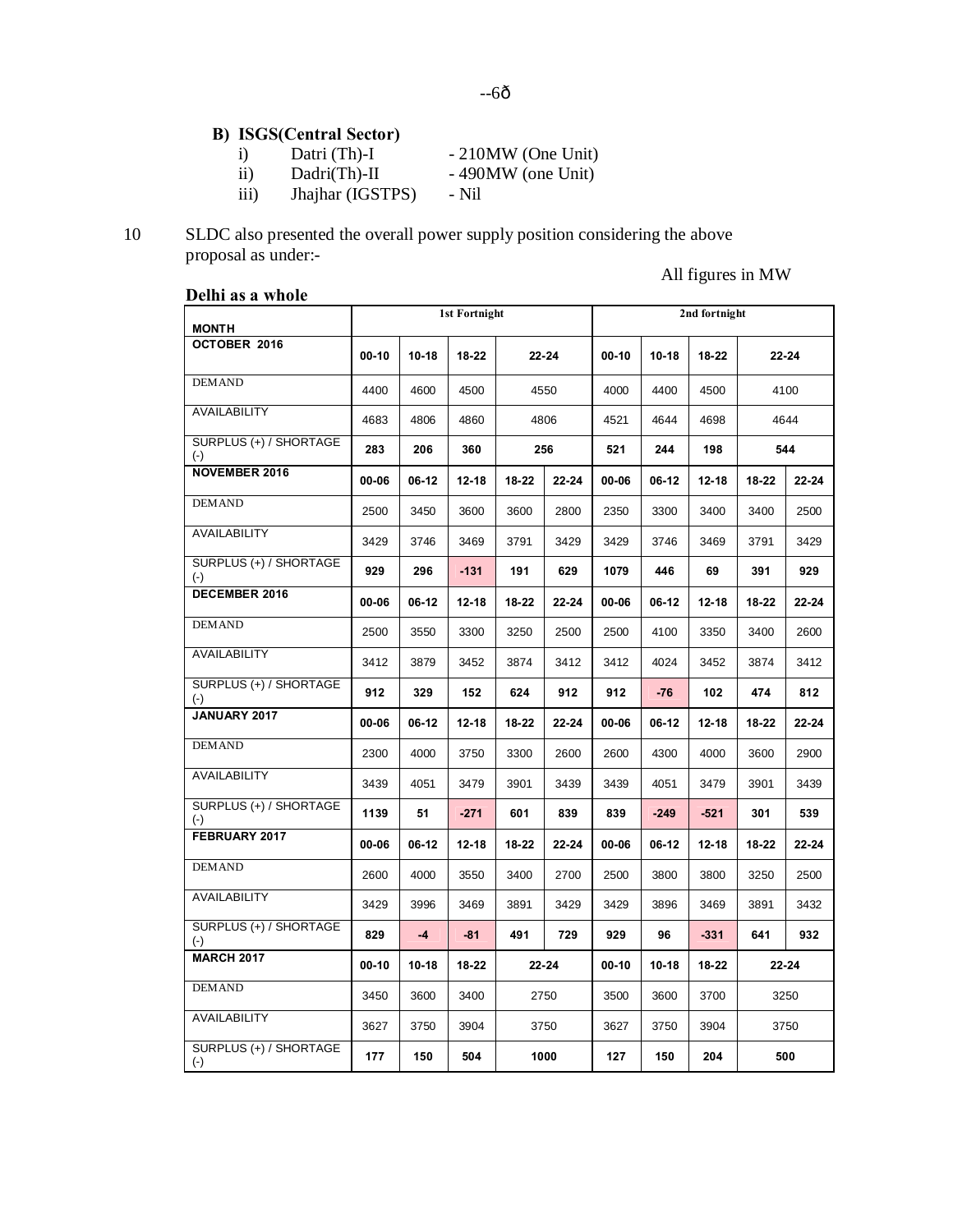| <b>BRPL</b>                  |              |                        |               |              |                 |              | ALL FIGURES IN MW           |                   |                       |              |  |  |  |
|------------------------------|--------------|------------------------|---------------|--------------|-----------------|--------------|-----------------------------|-------------------|-----------------------|--------------|--|--|--|
|                              |              |                        | 1st Fortnight |              |                 |              |                             | 2nd fortnight     |                       |              |  |  |  |
| <b>MONTH</b><br>OCTOBER 2016 |              |                        |               |              |                 |              |                             |                   |                       |              |  |  |  |
|                              | $00 -$<br>10 | $10 -$<br>18           | $18 -$<br>22  | $22 -$<br>24 |                 | $00 -$<br>10 | $10-$<br>18                 | $18 -$<br>22      | $22 -$<br>24          |              |  |  |  |
| <b>DEMAND</b>                | 1812         | 1875                   | 1864          | 1902         |                 | 1640         | 1801                        | 1864              | 1717                  |              |  |  |  |
| <b>AVAILABILITY</b>          | 1646         | 1733                   | 1843          | 1733         |                 | 1567         | 1655                        | 1764              | 1655                  |              |  |  |  |
| SURPLUS (+) / SHORTAGE (-)   | $-166$       | $-142$                 | $-21$         | $-168$       |                 | $-73$        | $-146$                      | $-100$            | $-63$                 |              |  |  |  |
| NOVEMBER 2016                | $00 -$<br>06 | 06-<br>12 <sup>2</sup> | $12 -$<br>18  | $18 -$<br>22 | $22 -$<br>24    | $00 -$<br>06 | $06 -$<br>12                | $12 -$<br>18      | $18 -$<br>22          | $22 -$<br>24 |  |  |  |
| <b>DEMAND</b>                | 1041         | 1412                   | 1476          | 1487         | 1159            | 975          | 1351                        | 1392              | 1399                  | 1028         |  |  |  |
| AVAILABILITY                 | 1068         | 1251                   | 1054          | 1396         | 1068            | 1068         | 1251                        | 1054              | 1396                  | 1068         |  |  |  |
| SURPLUS (+) / SHORTAGE (-)   | 27           | $-161$                 | $-422$        | $-90$        | $-92$           | 93           | $-99$                       | $-338$            | $-3$                  | 40           |  |  |  |
| <b>DECEMBER 2016</b>         | $00 -$<br>06 | $06 -$<br>12           | $12 -$<br>18  | $18 -$<br>22 | $22 -$<br>24    | $00 -$<br>06 | $06 -$<br>12                | $12 -$<br>18      | $18 -$<br>22          | $22 -$<br>24 |  |  |  |
| <b>DEMAND</b>                | 1039         | 1454                   | 1353          | 1335         | 1030            | 1034         | 1682                        | 1357              | 1397                  | 1069         |  |  |  |
| <b>AVAILABILITY</b>          | 1043         | 1226                   | 1029          | 1371         | 1043            | 1043         | 1226                        | 1029              | 1371                  | 1043         |  |  |  |
| SURPLUS (+) / SHORTAGE (-)   | 4            | $-227$                 | $-324$        | 36           | 13              | 8            | $-456$                      | $-328$            | $-25$                 | $-27$        |  |  |  |
| JANUARY 2017                 | $00 -$<br>06 | 06-<br>12              | $12 -$<br>18  | $18 -$<br>22 | $22 -$<br>24    | $00 -$<br>06 | $06 -$<br>12                | $12 -$<br>18      | $18 -$<br>22          | $22 -$<br>24 |  |  |  |
| <b>DEMAND</b>                | 933          | 1660                   | 1520          | 1335         | 1047            | 1065         | 1763                        | 1640              | 1476                  | 1184         |  |  |  |
| <b>AVAILABILITY</b>          | 1070         | 1253                   | 1056          | 1398         | 1070            | 1070         | 1253                        | 1056              | 1398                  | 1070         |  |  |  |
| SURPLUS (+) / SHORTAGE (-)   | 136          | $-407$                 | $-463$        | 63           | $\overline{22}$ | 5            | $-510$                      | $-584$            | $-77$                 | $-114$       |  |  |  |
| FEBRUARY 2017                | $00 -$<br>06 | 06-<br>12              | $12 -$<br>18  | $18 -$<br>22 | $22 -$<br>24    | $00 -$<br>06 | $06 -$<br>$12 \overline{ }$ | $12 -$<br>18      | $18 -$<br>22          | $22 -$<br>24 |  |  |  |
| <b>DEMAND</b>                | 1076         | 1649                   | 1454          | 1399         | 1102            | 1032         | 1575                        | 1572              | 1337                  | 1019         |  |  |  |
| AVAILABILITY                 | 1070         | 1253                   | 1056          | 1398         | 1070            | 1070         | 1253                        | 1056              | 1398                  | 1073         |  |  |  |
| SURPLUS (+) / SHORTAGE (-)   | $-6$         | $-396$                 | $-398$        | $-1$         | $-33$           | 38           | $-321$                      | $-516$            | 61                    | 54           |  |  |  |
| <b>MARCH 2017</b>            | $00 -$<br>10 | $10-$<br>18            | $18 -$<br>22  | $22 -$<br>24 |                 | $00 -$<br>10 | $10 -$<br>18                | $18 -$<br>22      | $\overline{22}$<br>24 |              |  |  |  |
| <b>DEMAND</b>                | 1421         | 1458                   | 1392          | 1120         |                 | 1434         | 1449                        | 1522              | 1331                  |              |  |  |  |
| <b>AVAILABILITY</b>          | 1204         | 1292                   | 1401          | 1292         |                 | 1204         | 1292                        | 1401              | 1292                  |              |  |  |  |
| SURPLUS (+) / SHORTAGE (-)   | $-217$       | $-166$                 | 9             | 172          |                 | $-230$       | $-158$                      | $-120$            | $-39$                 |              |  |  |  |
| <b>BYPL</b>                  |              |                        |               |              |                 |              |                             | ALL FIGURES IN MW |                       |              |  |  |  |

| <b>MONTH</b>               |           |           | 1st Fortnight |              | 2nd fortnight |           |           |           |              |  |
|----------------------------|-----------|-----------|---------------|--------------|---------------|-----------|-----------|-----------|--------------|--|
| OCTOBER 2016               | 00-<br>10 | 10-<br>18 | 18-<br>22     | $22 -$<br>24 |               | 00-<br>10 | 10-<br>18 | 18-<br>22 | $22 -$<br>24 |  |
| <b>DEMAND</b>              | 1048      | 1085      | 1078          | 1100         |               | 949       | 1041      | 1078      | 993          |  |
| <b>AVAILABILITY</b>        | 1083      | 1091      | 1100          | 1091         |               | 1068      | 1075      | 1085      | 1075         |  |
| SURPLUS (+) / SHORTAGE (-) | 35        | 6         | 22            | $-9$         |               | 119       | 34        |           | 82           |  |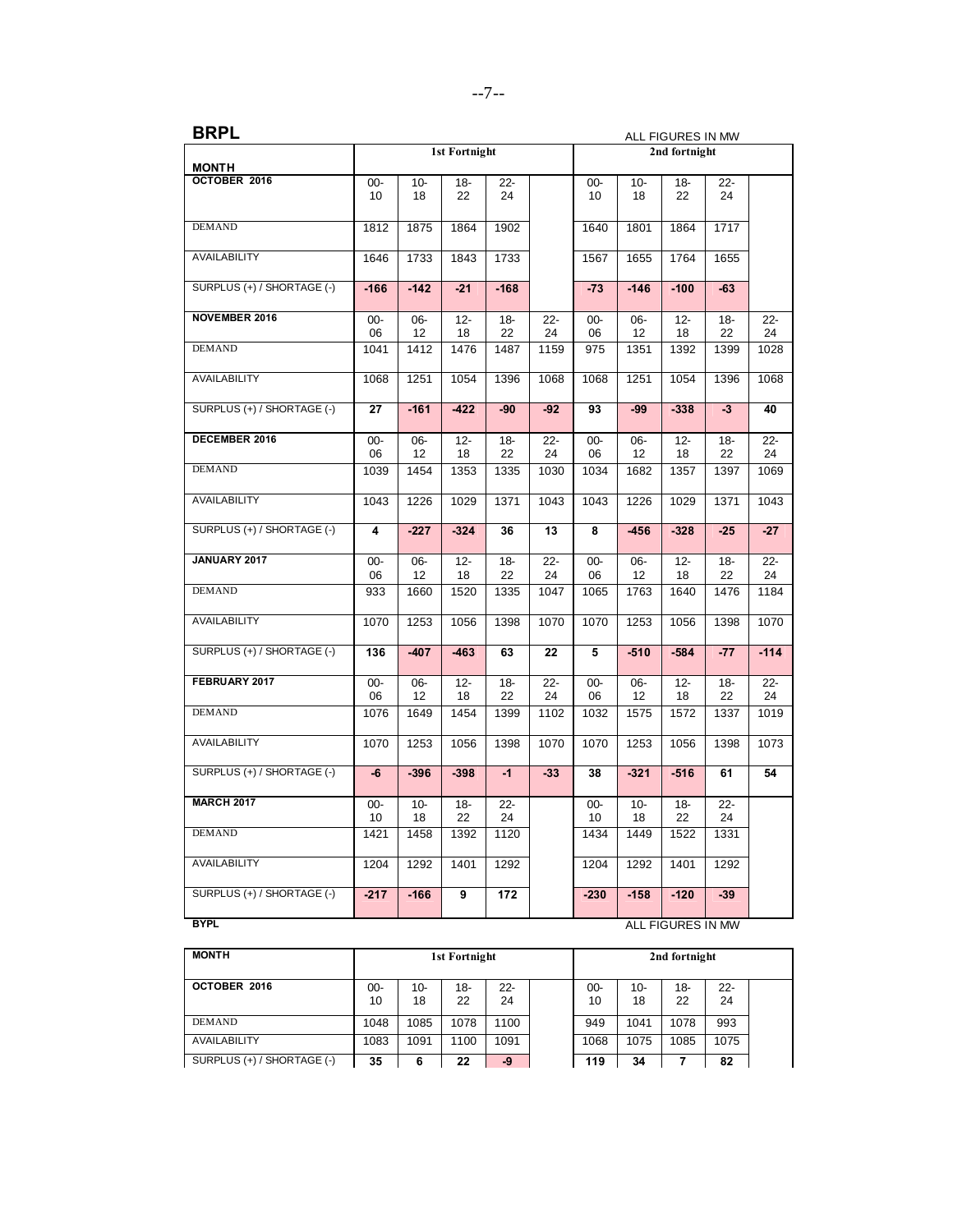| <b>MONTH</b>               | <b>1st Fortnight</b><br>2nd fortnight |              |              |                       |                  |              | $12 -$<br>$18 -$<br>18<br>22<br>12<br>805<br>809<br>973<br>956<br>150<br>164<br>$12 -$<br>$18 -$<br>18<br>12<br>22<br>785<br>808<br>973<br>956<br>$\frac{1}{171}$<br>165<br>$12 -$<br>$18 -$<br>12<br>18<br>22<br>949<br>853<br>956<br>973<br>$\overline{7}$<br>119<br>98<br>$12 -$<br>$18-$<br>12<br>18<br>22<br>909<br>773<br>946<br>963 |                   |                       |              |
|----------------------------|---------------------------------------|--------------|--------------|-----------------------|------------------|--------------|--------------------------------------------------------------------------------------------------------------------------------------------------------------------------------------------------------------------------------------------------------------------------------------------------------------------------------------------|-------------------|-----------------------|--------------|
| NOVEMBER 2016              | $00-$<br>06                           | 06-<br>12    | $12 -$<br>18 | $18 -$<br>22          | $22 -$<br>24     | $00 -$<br>06 | $06 -$                                                                                                                                                                                                                                                                                                                                     |                   |                       | $22 -$<br>24 |
| <b>DEMAND</b>              | 602                                   | 817          | 853          | 860                   | 671              | 564          | 781                                                                                                                                                                                                                                                                                                                                        |                   |                       | 594          |
| <b>AVAILABILITY</b>        | 944                                   | 973          | 956          | 973                   | 944              | 944          | 973                                                                                                                                                                                                                                                                                                                                        |                   |                       | 944          |
| SURPLUS (+) / SHORTAGE (-) | 342                                   | 156          | 102          | 113                   | 274              | 380          | 192                                                                                                                                                                                                                                                                                                                                        |                   |                       | 350          |
| DECEMBER 2016              | $00-$<br>06                           | $06 -$<br>12 | $12 -$<br>18 | $18 -$<br>22          | $22 -$<br>24     | $00-$<br>06  | $06 -$                                                                                                                                                                                                                                                                                                                                     |                   |                       | $22 -$<br>24 |
| <b>DEMAND</b>              | 601                                   | 841          | 782          | 772                   | 596              | 598          | 973                                                                                                                                                                                                                                                                                                                                        |                   |                       | 618          |
| <b>AVAILABILITY</b>        | 944                                   | 973          | 956          | 973                   | 944              | 944          | 1118                                                                                                                                                                                                                                                                                                                                       |                   |                       | 944          |
| SURPLUS (+) / SHORTAGE (-) | 343                                   | 132          | 173          | 201                   | 348              | 346          | 145                                                                                                                                                                                                                                                                                                                                        |                   |                       | 326          |
| JANUARY 2017               | $00 -$<br>06                          | $06 -$<br>12 | $12 -$<br>18 | $18 -$<br>22          | $22 -$<br>24     | $00 -$<br>06 | $06 -$                                                                                                                                                                                                                                                                                                                                     |                   |                       | $22 -$<br>24 |
| <b>DEMAND</b>              | 540                                   | 960          | 879          | 772                   | 606              | 616          | 1020                                                                                                                                                                                                                                                                                                                                       |                   |                       | 685          |
| AVAILABILITY               | 944                                   | 1118         | 956          | 973                   | 944              | 944          | 1118                                                                                                                                                                                                                                                                                                                                       |                   |                       | 944          |
| SURPLUS (+) / SHORTAGE (-) | 404                                   | 158          | 77           | 201                   | 338              | 328          |                                                                                                                                                                                                                                                                                                                                            |                   |                       | 260          |
| FEBRUARY 2017              | $00 -$<br>06                          | 06-<br>12    | $12 -$<br>18 | $18-$<br>22           | $22 -$<br>24     | $00-$<br>06  | 06-                                                                                                                                                                                                                                                                                                                                        |                   |                       | $22 -$<br>24 |
| <b>DEMAND</b>              | 622                                   | 954          | 841          | 809                   | 638              | 597          | 911                                                                                                                                                                                                                                                                                                                                        |                   |                       | 589          |
| <b>AVAILABILITY</b>        | 934                                   | 1063         | 946          | 963                   | 934              | 934          | 963                                                                                                                                                                                                                                                                                                                                        |                   |                       | 934          |
| SURPLUS (+) / SHORTAGE (-) | $\overline{312}$                      | 109          | 105          | 154                   | $\overline{297}$ | 337          | 52                                                                                                                                                                                                                                                                                                                                         | 36                | 189                   | 345          |
| <b>MARCH 2017</b>          | $00-$<br>10                           | $10-$<br>18  | $18 -$<br>22 | $\overline{22}$<br>24 |                  | $00 -$<br>10 | $10-$<br>18                                                                                                                                                                                                                                                                                                                                | $18 -$<br>22      | $\overline{22}$<br>24 |              |
| <b>DEMAND</b>              | 822                                   | 843          | 805          | 648                   |                  | 829          | 838                                                                                                                                                                                                                                                                                                                                        | 880               | 770                   |              |
| AVAILABILITY               | 956                                   | 963          | 973          | 963                   |                  | 956          | 963                                                                                                                                                                                                                                                                                                                                        | 973               | 963                   |              |
| SURPLUS (+) / SHORTAGE (-) | 134                                   | 120          | 168          | 315                   |                  | 126          | 125                                                                                                                                                                                                                                                                                                                                        | 93                | 194                   |              |
| <b>TPDDL</b>               |                                       |              |              |                       |                  |              |                                                                                                                                                                                                                                                                                                                                            | ALL FIGURES IN MW |                       |              |

**MONTH 1st Fortnight 2nd fortnight OCTOBER 2016** 00-10 10- 18 18- 22 22- 24 00- 10 10- 18 18- 22 22- 24 DEMAND 1266 1310 1302 1328 1146 1258 1302 1200 AVAILABILITY 1714 1741 1676 1741 1673 1700 1635 1700 SURPLUS (+) / SHORTAGE (-) **448 431 374 413 527 443 333 501 NOVEMBER 2016** 00-06 06- 12 12- 18 18- 22 22- 24 00- 06 06- 12 12- 18 18- 22 22- 24 DEMAND 727 986 1031 1039 810 681 943 973 977 718 AVAILABILITY 1258 1363 1300 1263 1258 1258 1363 1300 1263 1258 SURPLUS (+) / SHORTAGE (-) **531 377 269 225 448 577 420 328 286 540**

#### --8--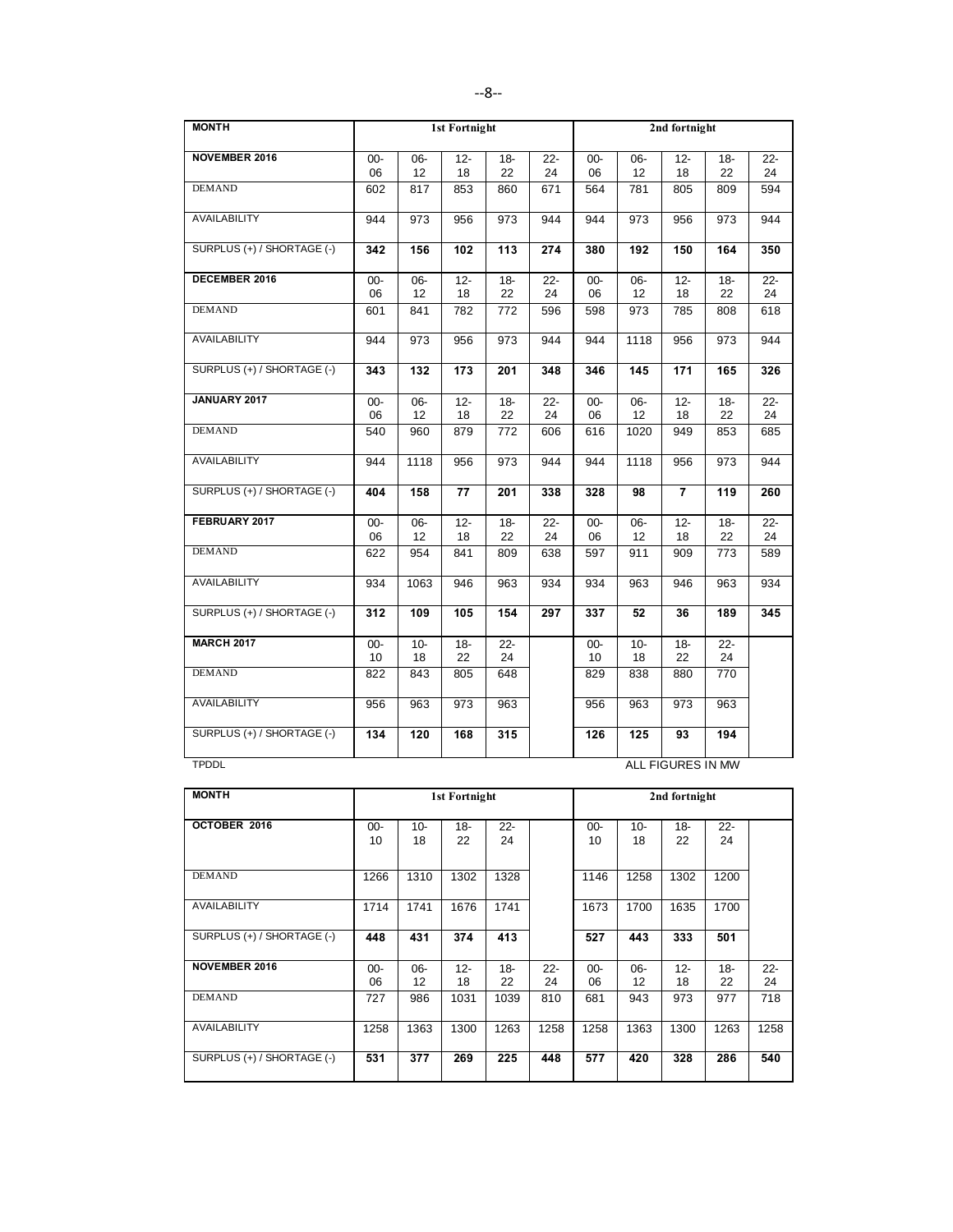| <b>MONTH</b>               |              |              | 1st Fortnight |              |              |              |             | 2nd fortnight     |              |              |
|----------------------------|--------------|--------------|---------------|--------------|--------------|--------------|-------------|-------------------|--------------|--------------|
| <b>DECEMBER 2016</b>       | $00 -$<br>06 | 06-<br>12    | $12 -$<br>18  | 18-<br>22    | $22 -$<br>24 | $00 -$<br>06 | 06-<br>12   | $12 -$<br>18      | $18 -$<br>22 | $22 -$<br>24 |
| <b>DEMAND</b>              | 726          | 1016         | 945           | 933          | 719          | 723          | 1175        | 948               | 976          | 747          |
| <b>AVAILABILITY</b>        | 1266         | 1521         | 1308          | 1371         | 1266         | 1266         | 1521        | 1308              | 1371         | 1266         |
| SURPLUS (+) / SHORTAGE (-) | 541          | 506          | 363           | 438          | 547          | 544          | 346         | 360               | 395          | 519          |
| JANUARY 2017               | $00 -$<br>06 | 06-<br>12    | $12 -$<br>18  | $18 -$<br>22 | $22 -$<br>24 | $00 -$<br>06 | 06-<br>12   | $12 -$<br>18      | $18 -$<br>22 | $22 -$<br>24 |
| <b>DEMAND</b>              | 652          | 1160         | 1062          | 933          | 732          | 744          | 1232        | 1146              | 1031         | 827          |
| AVAILABILITY               | 1266         | 1521         | 1308          | 1371         | 1266         | 1266         | 1521        | 1308              | 1371         | 1266         |
| SURPLUS (+) / SHORTAGE (-) | 614          | 361          | 247           | 438          | 535          | 522          | 289         | 162               | 340          | 440          |
| FEBRUARY 2017              | $00-$<br>06  | 06-<br>12    | $12 -$<br>18  | $18 -$<br>22 | $22 -$<br>24 | $00 -$<br>06 | 06-<br>12   | $12 -$<br>18      | $18 -$<br>22 | $22 -$<br>24 |
| <b>DEMAND</b>              | 752          | 1152         | 1016          | 977          | 770          | 721          | 1100        | 1098              | 934          | 712          |
| <b>AVAILABILITY</b>        | 1266         | 1521         | 1308          | 1371         | 1266         | 1266         | 1521        | 1308              | 1371         | 1266         |
| SURPLUS (+) / SHORTAGE (-) | 515          | 369          | 293           | 394          | 496          | 545          | 421         | 210               | 437          | 555          |
| <b>MARCH 2017</b>          | $00-$<br>10  | $10 -$<br>18 | $18 -$<br>22  | $22 -$<br>24 |              | $00 -$<br>10 | $10-$<br>18 | $18 -$<br>22      | $22 -$<br>24 |              |
| <b>DEMAND</b>              | 992          | 1019         | 973           | 782          |              | 1002         | 1012        | 1063              | 930          |              |
| <b>AVAILABILITY</b>        | 1308         | 1336         | 1371          | 1336         |              | 1308         | 1336        | 1371              | 1336         |              |
| SURPLUS (+) / SHORTAGE (-) | 316          | 318          | 398           | 554          |              | 307          | 324         | 308               | 407          |              |
| <b>NDMC</b>                |              |              |               |              |              |              |             | ALL FIGURES IN MW |              |              |

| <b>MONTH</b>               |              |              | 1st Fortnight |              |              |              |              | 2nd fortnight |              |              |
|----------------------------|--------------|--------------|---------------|--------------|--------------|--------------|--------------|---------------|--------------|--------------|
| OCTOBER 2016               | $00 -$<br>10 | $10 -$<br>18 | $18 -$<br>22  | $22 -$<br>24 |              | $00 -$<br>10 | $10 -$<br>18 | 18-<br>22     | $22 -$<br>24 |              |
| <b>DEMAND</b>              | 240          | 290          | 215           | 180          |              | 230          | 260          | 220           | 150          |              |
| <b>AVAILABILITY</b>        | 212          | 212          | 212           | 212          |              | 185          | 185          | 185           | 185          |              |
| SURPLUS (+) / SHORTAGE (-) | $-28$        | $-78$        | $-3$          | 32           |              | $-45$        | $-75$        | $-35$         | 35           |              |
| <b>NOVEMBER 2016</b>       | $00 -$<br>06 | 06-<br>12    | $12 -$<br>18  | $18 -$<br>22 | $22 -$<br>24 | $00 -$<br>06 | $06 -$<br>12 | $12 -$<br>18  | $18 -$<br>22 | $22 -$<br>24 |
| <b>DEMAND</b>              | 100          | 200          | 200           | 180          | 120          | 100          | 190          | 190           | 180          | 120          |
| <b>AVAILABILITY</b>        | 131          | 131          | 131           | 131          | 131          | 131          | 131          | 131           | 131          | 131          |
| SURPLUS (+) / SHORTAGE (-) | 31           | $-69$        | $-69$         | $-49$        | 11           | 31           | $-59$        | $-59$         | $-49$        | 11           |
| <b>DECEMBER 2016</b>       | $00 -$<br>06 | 06-<br>12    | $12 -$<br>18  | $18 -$<br>22 | $22 -$<br>24 | $00-$<br>06  | $06 -$<br>12 | $12 -$<br>18  | $18 -$<br>22 | $22 -$<br>24 |
| <b>DEMAND</b>              | 100          | 200          | 180           | 170          | 120          | 110          | 230          | 220           | 180          | 130          |
| <b>AVAILABILITY</b>        | 131          | 131          | 131           | 131          | 131          | 131          | 131          | 131           | 131          | 131          |
| SURPLUS (+) / SHORTAGE (-) | 31           | $-69$        | $-49$         | $-39$        | 11           | 21           | -99          | $-89$         | $-49$        | 1            |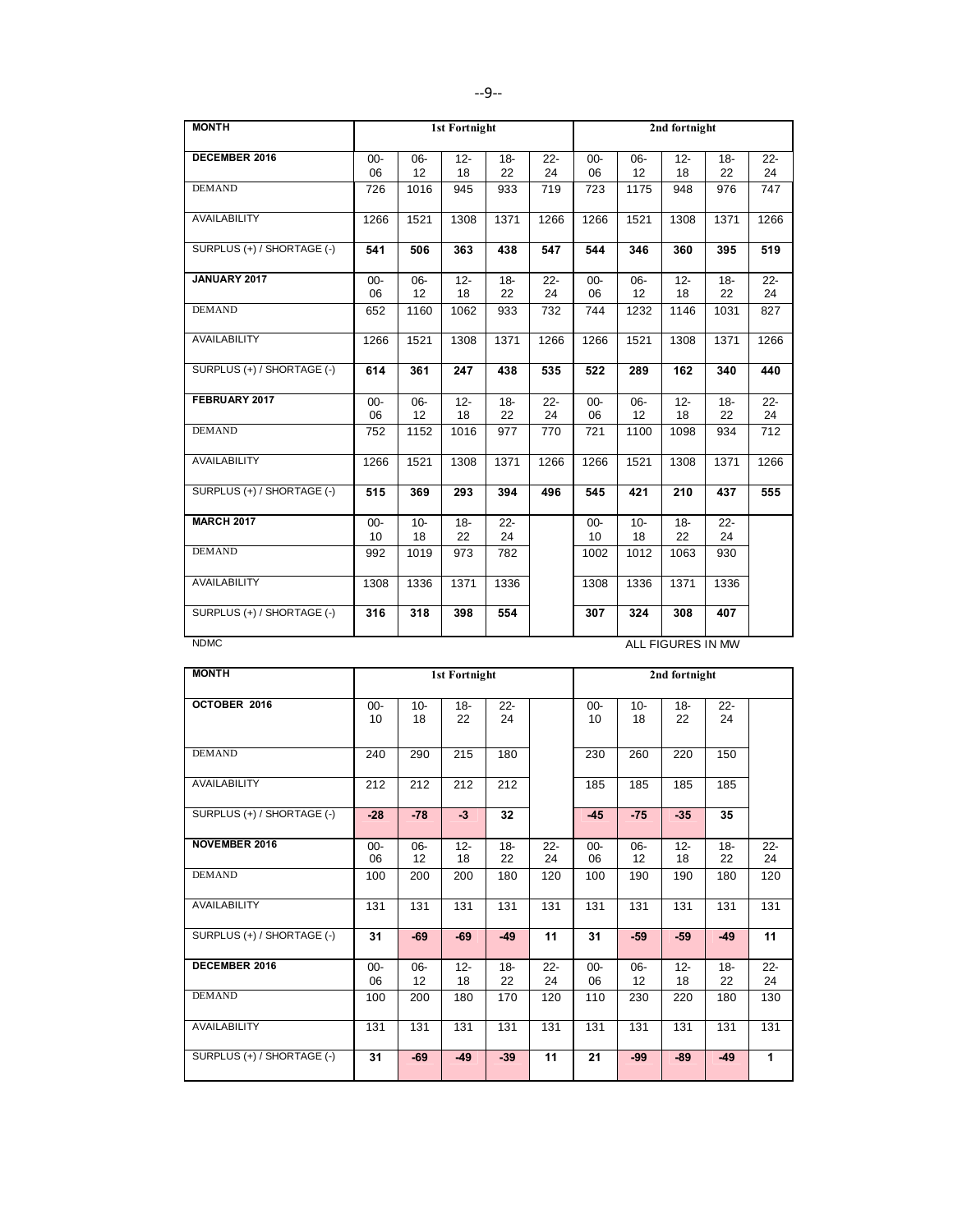| <b>MONTH</b>               |              |             | <b>1st Fortnight</b> |              |              |              |             | 2nd fortnight     |              |              |
|----------------------------|--------------|-------------|----------------------|--------------|--------------|--------------|-------------|-------------------|--------------|--------------|
| JANUARY 2017               | $00 -$<br>06 | 06-<br>12   | $12 -$<br>18         | $18 -$<br>22 | $22 -$<br>24 | $00 -$<br>06 | 06-<br>12   | $12 -$<br>18      | $18 -$<br>22 | $22 -$<br>24 |
| <b>DEMAND</b>              | 140          | 180         | 250                  | 220          | 180          | 140          | 240         | 230               | 200          | 170          |
| <b>AVAILABILITY</b>        | 131          | 131         | 131                  | 131          | 131          | 131          | 131         | 131               | 131          | 131          |
| SURPLUS (+) / SHORTAGE (-) | $-9$         | $-49$       | $-119$               | $-89$        | $-49$        | -9           | $-109$      | $-99$             | $-69$        | $-39$        |
| FEBRUARY 2017              | $00 -$<br>06 | 06-<br>12   | $12 -$<br>18         | $18 -$<br>22 | $22 -$<br>24 | $00 -$<br>06 | 06-<br>12   | $12 -$<br>18      | $18 -$<br>22 | $22 -$<br>24 |
| <b>DEMAND</b>              | 120          | 210         | 200                  | 180          | 150          | 120          | 180         | 180               | 170          | 140          |
| <b>AVAILABILITY</b>        | 131          | 131         | 131                  | 131          | 131          | 131          | 131         | 131               | 131          | 131          |
| SURPLUS (+) / SHORTAGE (-) | 11           | $-79$       | $-69$                | $-49$        | $-19$        | 11           | $-49$       | $-49$             | $-39$        | $-9$         |
| <b>MARCH 2017</b>          | $00 -$<br>10 | $10-$<br>18 | $18 -$<br>22         | $22 -$<br>24 |              | $00 -$<br>10 | $10-$<br>18 | $18 -$<br>22      | $22 -$<br>24 |              |
| <b>DEMAND</b>              | 180          | 240         | 190                  | 160          |              | 200          | 260         | 200               | 180          |              |
| <b>AVAILABILITY</b>        | 131          | 131         | 131                  | 131          |              | 131          | 131         | 131               | 131          |              |
| SURPLUS (+) / SHORTAGE (-) | $-49$        | $-109$      | $-59$                | $-29$        |              | $-69$        | $-129$      | $-69$             | $-49$        |              |
| <b>MES</b>                 |              |             |                      |              |              |              |             | ALL FIGURES IN MW |              |              |

| <b>MONTH</b>               | 1st Fortnight |             |              |                 | 2nd fortnight |             |              |              |              |              |
|----------------------------|---------------|-------------|--------------|-----------------|---------------|-------------|--------------|--------------|--------------|--------------|
| OCTOBER 2016               | $00-$<br>10   | $10-$<br>18 | $18 -$<br>22 | $22 -$<br>24    |               | $00-$<br>10 | $10 -$<br>18 | $18 -$<br>22 | $22 -$<br>24 |              |
| <b>DEMAND</b>              | 35            | 40          | 40           | 40              |               | 35          | 40           | 35           | 40           |              |
| AVAILABILITY               | 28            | 28          | 28           | $\overline{28}$ |               | 28          | 28           | 28           | 28           |              |
| SURPLUS (+) / SHORTAGE (-) | $-7$          | $-12$       | $-12$        | $-12$           |               | $-7$        | $-12$        | $-7$         | $-12$        |              |
| <b>NOVEMBER 2016</b>       | $00-$<br>06   | 06-<br>12   | $12 -$<br>18 | $18 -$<br>22    | $22 -$<br>24  | 00-<br>06   | 06-<br>12    | $12 -$<br>18 | $18 -$<br>22 | $22 -$<br>24 |
| <b>DEMAND</b>              | 30            | 35          | 40           | 35              | 40            | 30          | 35           | 40           | 35           | 40           |
| <b>AVAILABILITY</b>        | 28            | 28          | 28           | 28              | 28            | 28          | 28           | 28           | 28           | 28           |
| SURPLUS (+) / SHORTAGE (-) | $-2$          | $-7$        | $-12$        | $-7$            | $-12$         | $-2$        | $-7$         | $-12$        | $-7$         | $-12$        |
| DECEMBER 2016              | $00-$<br>06   | 06-<br>12   | $12 -$<br>18 | $18 -$<br>22    | $22 -$<br>24  | $00-$<br>06 | 06-<br>12    | $12 -$<br>18 | $18 -$<br>22 | $22 -$<br>24 |
| <b>DEMAND</b>              | 35            | 40          | 40           | 40              | 35            | 35          | 40           | 40           | 40           | 35           |
| AVAILABILITY               | 28            | 28          | 28           | 28              | 28            | 28          | 28           | 28           | 28           | 28           |
| SURPLUS (+) / SHORTAGE (-) | $-7$          | $-12$       | $-12$        | $-12$           | $-7$          | $-7$        | $-12$        | $-12$        | $-12$        | $-7$         |
| JANUARY 2017               | 00-<br>06     | 06-<br>12   | $12 -$<br>18 | $18 -$<br>22    | $22 -$<br>24  | 00-<br>06   | 06-<br>12    | $12 -$<br>18 | $18 -$<br>22 | $22 -$<br>24 |
| <b>DEMAND</b>              | 35            | 40          | 40           | 40              | 35            | 35          | 45           | 35           | 40           | 35           |
| AVAILABILITY               | 28            | 28          | 28           | 28              | 28            | 28          | 28           | 28           | 28           | 28           |
| SURPLUS (+) / SHORTAGE (-) | $-7$          | $-12$       | $-12$        | $-12$           | $-7$          | $-7$        | $-17$        | $-7$         | $-12$        | $-7$         |

#### --10--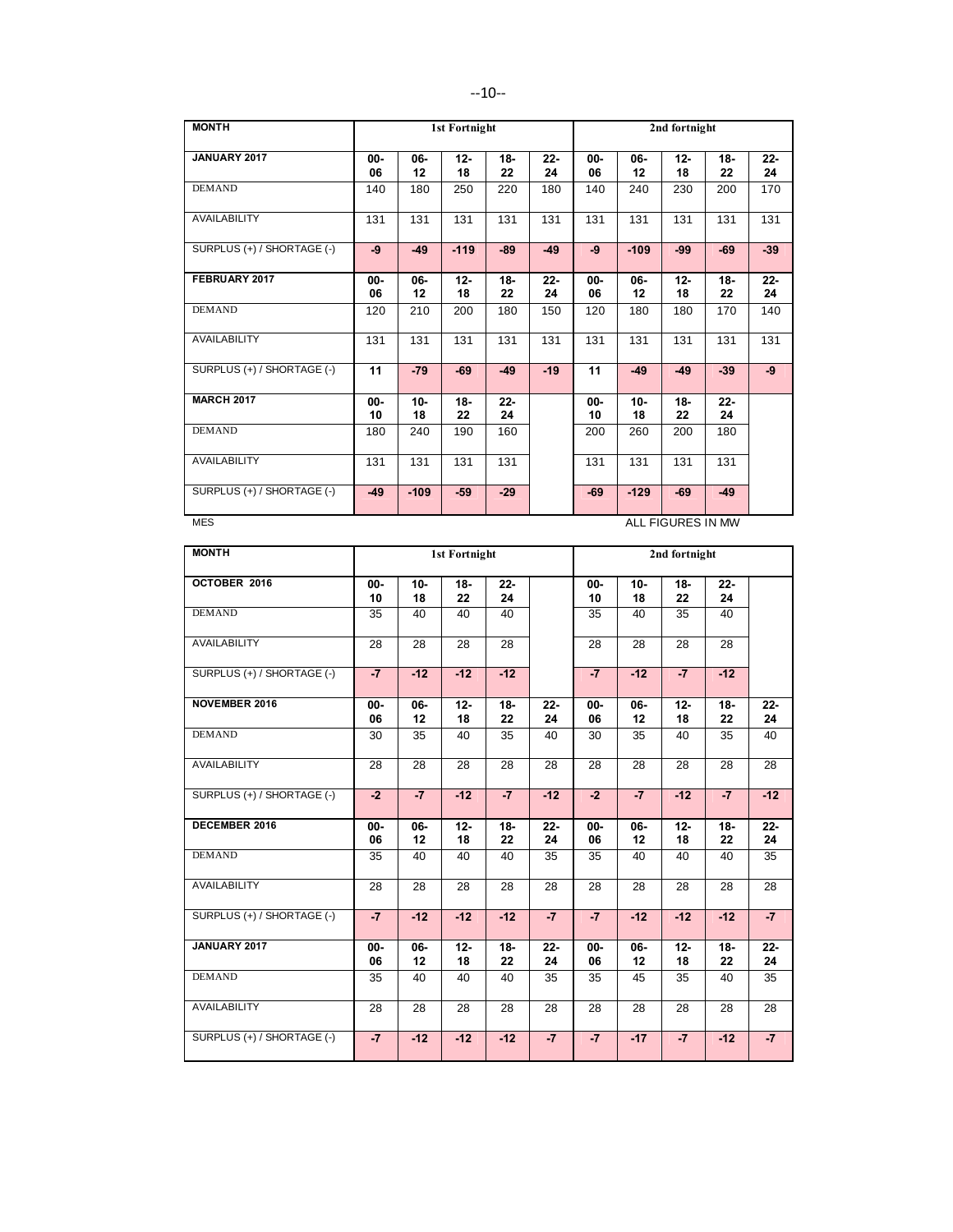| <b>MONTH</b>               | 1st Fortnight |             |              | 2nd fortnight |              |           |             |              |              |              |
|----------------------------|---------------|-------------|--------------|---------------|--------------|-----------|-------------|--------------|--------------|--------------|
| FEBRUARY 2017              | 00-<br>06     | 06-<br>12   | $12 -$<br>18 | $18 -$<br>22  | $22 -$<br>24 | 00-<br>06 | 06-<br>12   | $12-$<br>18  | $18 -$<br>22 | $22 -$<br>24 |
| <b>DEMAND</b>              | 30            | 35          | 40           | 35            | 40           | 30        | 35          | 40           | 35           | 40           |
| <b>AVAILABILITY</b>        | 28            | 28          | 28           | 28            | 28           | 28        | 28          | 28           | 28           | 28           |
| SURPLUS (+) / SHORTAGE (-) | $-2$          | $-7$        | $-12$        | $-7$          | $-12$        | $-2$      | $-7$        | $-12$        | $-7$         | $-12$        |
| <b>MARCH 2017</b>          | 00-<br>10     | $10-$<br>18 | 18-<br>22    | $22 -$<br>24  |              | 00-<br>10 | $10-$<br>18 | $18 -$<br>22 | $22 -$<br>24 |              |
| <b>DEMAND</b>              | 35            | 40          | 40           | 40            |              | 35        | 40          | 35           | 40           |              |
| <b>AVAILABILITY</b>        | 28            | 28          | 28           | 28            |              | 28        | 28          | 28           | 28           |              |
| SURPLUS (+) / SHORTAGE (-) | $-7$          | $-12$       | $-12$        | $-12$         |              | $-7$      | $-12$       | $-7$         | $-12$        |              |

- 11 Considering the overall power supply position, BRPL was of the view that they cannot arrange huge shortages from Power Exchanges or other means due to liquidity issues and requested for running atleast 2 units of Dadri Thermal Stage unit I for the entire period of winter. However, the BRPL representative was of the view that scheduling will be done on Real Time basis according to the requirement. The other distribution companies strongly objected for the scheduling as per requirement. It was firmly informed that in case BRPL intends to schedule power from  $2<sup>nd</sup>$  unit, the technical minimum requirement of both the units should be requisitioned on round the clock basis so that power from such costly generation is not booked to them to maintain the technical minimum requirement to avoid huge under drawal particularly during off peak hours and uneconomical loss to the consumers of their licensed area. The other DISCOMs advised BRPL to avail power through Inter DISCOM Transfer(IDT) if it faces shortage. **After deliberations, the consensus was reached to run the additional unit of Dadri Stage I for the period 25.12.2016 to 10.02.2017 to meet the requirement of BRPL, if the situation warrants. The scheduling plan of other units as suggested by SLDC should be strictly maintained. It was also decided that the other sources should also be back down depending upon drawal position on real time basis to control under drawal by each utility.**
- **12** All Distribution Companies requested for not to use RLNG for additional generation more than that suggested above, however agreed for minimum use of RLNG to ensure to run the machine as per the minimum technical requirement to ensure the generation mentioned above.
- 13 All Distribution Companies requested for optimum schedule of BTPS generation. As Merit Order Despatch, none of the Distribution utilities require power from BTPS. However, these units are being scheduled due to transmission constraints to feed areas fed from BTPS. It was clarified that till 400KV Tuglakabad ISTS is commissioned, during summer months i.e. April-Oct, the generation of 2 units of 210MW capacity at BTPS are required to be maintained. For the rest of the period one 210 MW unit should be operative to maintain reliable power supply in Delhi.
- 14 All Distribution utilities requested the Generating utilities that other units which are not planned for maintenance should be available for generation in case of emergencies.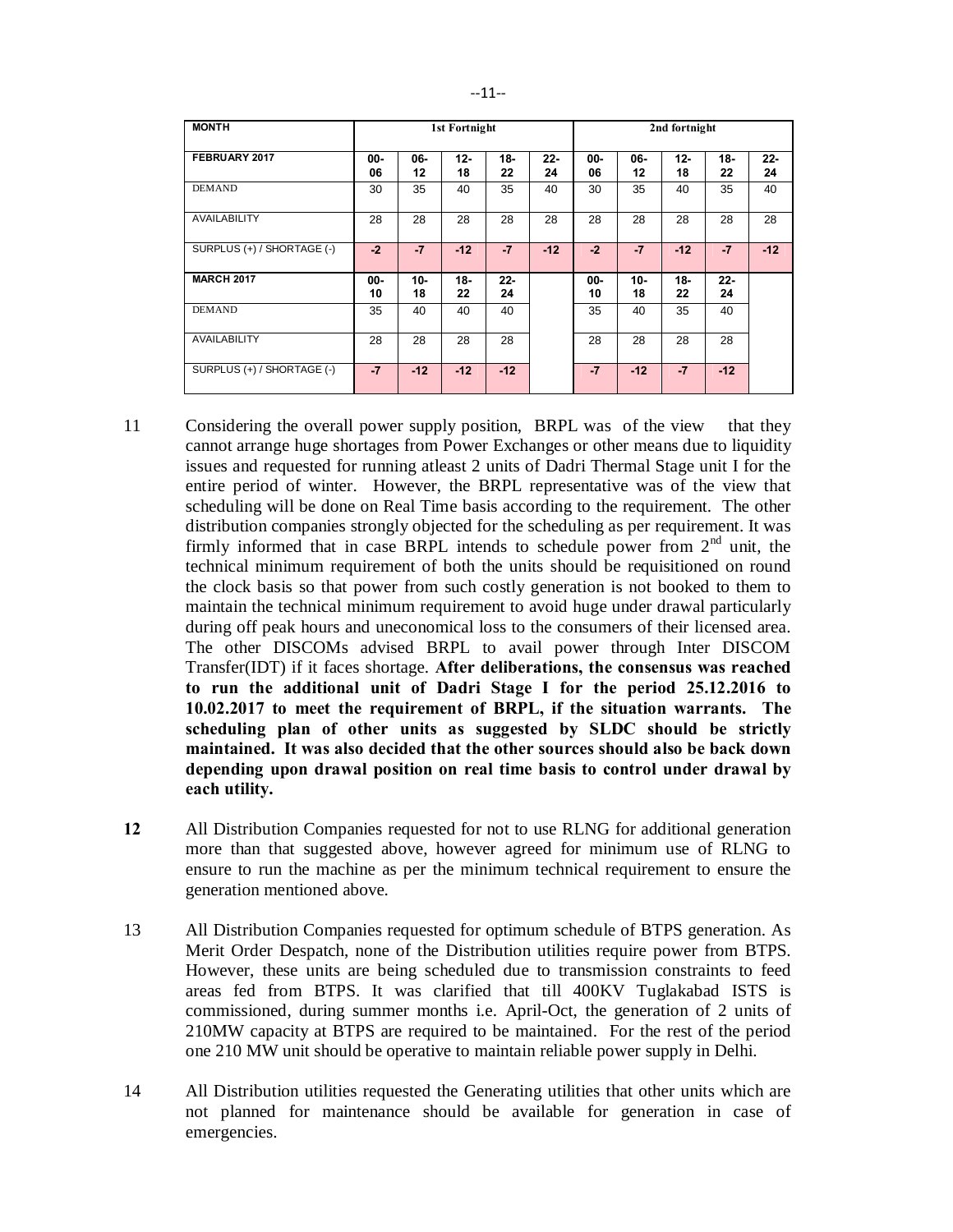- 15 With regard to Bawana CCGT, PPCL representative informed that combined generation will take 4 hours in case of hot condition and in case of cold start 8 hours required to pick up additional generation on combined cycle mode. With regard to RLNG use, it was clarified that with the generation plan suggested, the use of RLNG may not be required.
- 16 Concluding the discussions, it was decided to follow the scheduling for generation for the period November 2016 to March 2017 as under:-
	- **A) Generation within Delhi**

| i)   | <b>GTPS</b>        | - 75MW(One Module)             |
|------|--------------------|--------------------------------|
| ii)  | Pragati-I          | $-145MW$ (One unit $+1/2$ STG) |
| iii) | <b>CCGT</b> Bawana | - 250MW (Delhi Share)          |

- **iv) BTPS - 210MW (One Unit)**
- **B) ISGS(Central Sector)**

| i)   | Dadri (Th)-I     | $-210MW$ (One Unit) for the period $01.11.2016$ to<br>24,12,2016 and 11,02,2017 to 31,03,2017 and 2 units |
|------|------------------|-----------------------------------------------------------------------------------------------------------|
|      |                  | for 25.12.2016 to 10.02.2017 if conditions warrant                                                        |
| ii)  | Dadri(Th)-II     | $-490MW$ (one Unit)                                                                                       |
| iii) | Jhajhar (IGSTPS) | – Nil                                                                                                     |

17 SLDC presented the details of the over drawal during peak hours to the tune of 200MW and under drawal during morning hours to the tune of about 500MW by Delhi during the last winter months which is the violation of the Grid Code apart from affecting the stability of the Grid. All utilities were advised to avert such type drawal position and do proper scheduling for the sake of the stable operation of the Grid. SLDC was also advised to exercise supervision and control of real time operation as mandated by the law to avert such variation of drawal from the Grid.

The details of drawal and violation during the period October 2015 to March 2016 as presented by SLDC are as under:-

| Month    | Peak met<br>$(\text{In MW})$ | $OD(+)/UD(-)$<br>(In MW) at the<br>time of peak<br>demand met | $OD(+)/UD(-)$<br>(In MW) at the time<br>of off peak at<br>03.00HRS. | <b>Maximum</b><br>under<br>drawal in<br><b>MW</b> | <b>Energy</b><br>consumpti<br>on in MUs |
|----------|------------------------------|---------------------------------------------------------------|---------------------------------------------------------------------|---------------------------------------------------|-----------------------------------------|
| $Nov-15$ | 3512 on<br>03.11.15          | 90                                                            | 163                                                                 | $405$ at<br>06.00HRS.                             | 1803.85                                 |
| $Dec-15$ | 3944 on<br>25.12.15          | 95                                                            | 78                                                                  | $219$ at<br>08.00HRS.                             | 1904.266                                |
| $Jan-16$ | $4125$ on<br>22.01.16        | 116                                                           | -59                                                                 | 552 at<br>07.00HRS.                               | 1968.633                                |
| $Feb-16$ | 3845 on<br>03.02.16          | 288                                                           | $-72$                                                               | $174$ at<br>18.00HRS.                             | 1766.94                                 |
| $Mar-16$ | 3498 on<br>30.03.16          | 95                                                            | 63                                                                  | 313 at<br>14.00HRS.                               | 1930.605                                |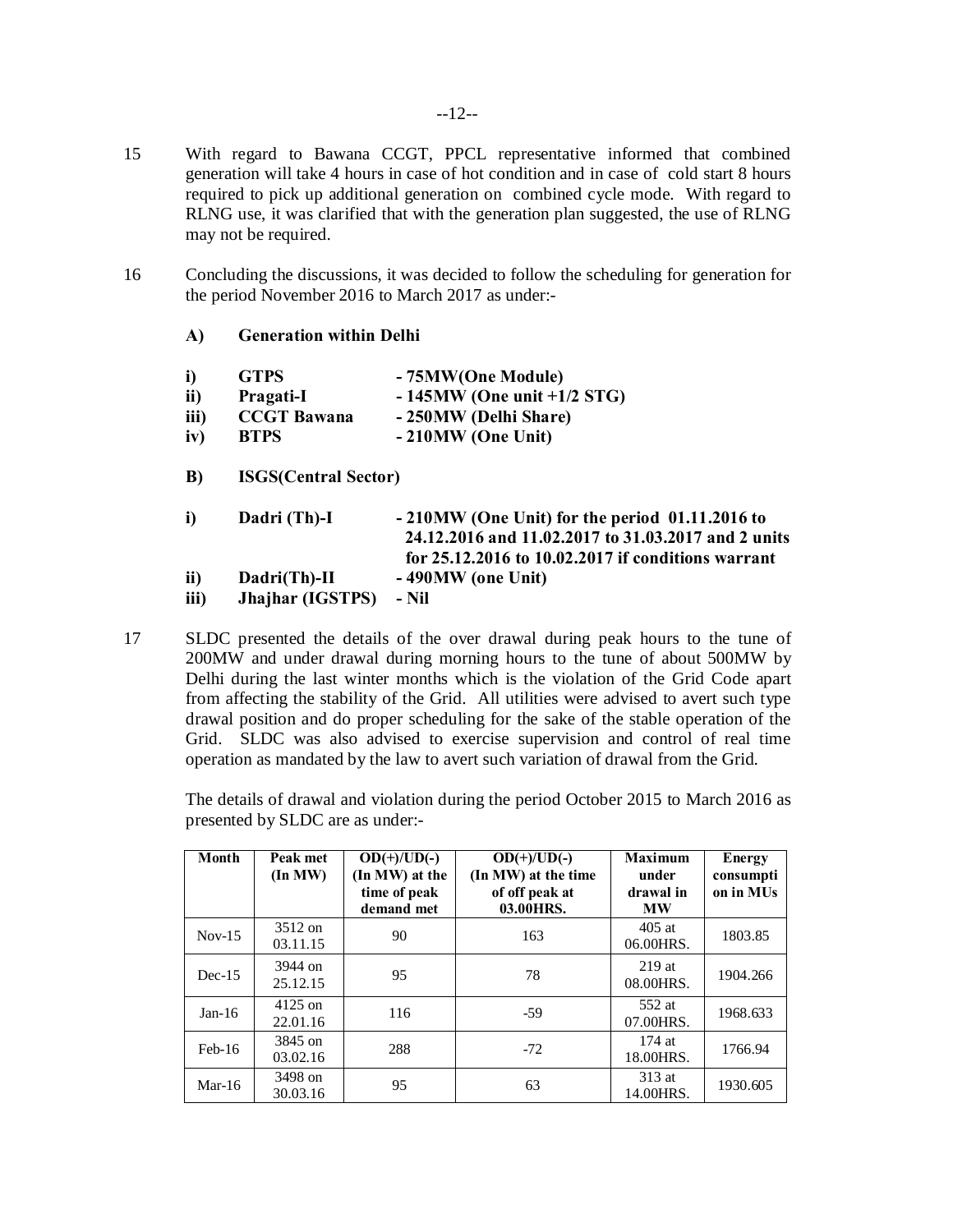|          |            | <b>Generation</b>    |            |                      | <b>Delhi Generation (In MW)</b> |          |               |             |
|----------|------------|----------------------|------------|----------------------|---------------------------------|----------|---------------|-------------|
|          |            | Dadri (TH)-I         |            | Dadri (TH)-II        |                                 |          |               |             |
| Month    | <b>MUS</b> | Average<br><b>MW</b> | <b>MUS</b> | Average<br><b>MW</b> | G.T.                            | Pragati  | <b>Bawana</b> | <b>BTPS</b> |
| $Nov-15$ | 85.8       | 120 (2Units)         | 192.2      | 267<br>(1Unit)       | 38                              | 152      | 273           | 165         |
| $Dec-15$ | 190.9      | 257 (2Units)         | 220.8      | 297<br>(1Unit)       | 36                              | 143      | 253           | 162         |
| $Jan-16$ | 354.9      | 477 (3Units)         | 346.1      | 465<br>(2Units)      | 37                              | 138      | 252           | 189         |
| $Feb-16$ | 345.2      | 496 (3Units)         | 393.3      | 565<br>(2Units)      | 42                              | 141      | 252           | 184         |
| Mar-16   | 228.1      | 306 (2Units)         | 366.9      | 495<br>(2Units)      | 39                              | $\theta$ | 250           | 161         |

| <b>MONTH</b> | VIOLATIONS OF DRAWAL LIMIT 150MW IF<br>FREQUENCY IS $\times$ 49.7Hz AND ABOVE. | NON POLARITY CHANGE<br>OF DRAWAL |     |
|--------------|--------------------------------------------------------------------------------|----------------------------------|-----|
|              | <b>OD</b>                                                                      |                                  |     |
| $Oct-15$     |                                                                                | 10                               | 124 |
| $Nov-15$     |                                                                                | 3                                | 104 |
| $Dec-15$     |                                                                                |                                  | 64  |
| $Jan-16$     | 2                                                                              | 10                               | 110 |
| $Feb-16$     |                                                                                |                                  | 100 |
| Mar-16       | 10                                                                             |                                  | 100 |

**18 All the utilities were advised to adhere the grid discipline to maintain the stable and secure operation. Utilities were advised to arrange power to meet the shortages, that generally occur in shorter duration of winter months from power exchanges and other sources which would be the most economical than to run the costly generation on round the clock basis. It was also advised to explore all possibilities to dispose off huge surplus power during off peak hours through banking and other means so that under drawal during off peak hours is restricted to minimum level as per grid code and other relevant standards to ensure stable operation of the grid.**

#### **Allocation of power to MES**

19 MES representative raised the issue of additional allocation of power from additional source to them. They informed that DERC vide their letter dated 21.07.2016 has revised allocation without hearing them from Pragati Stage-I as follows: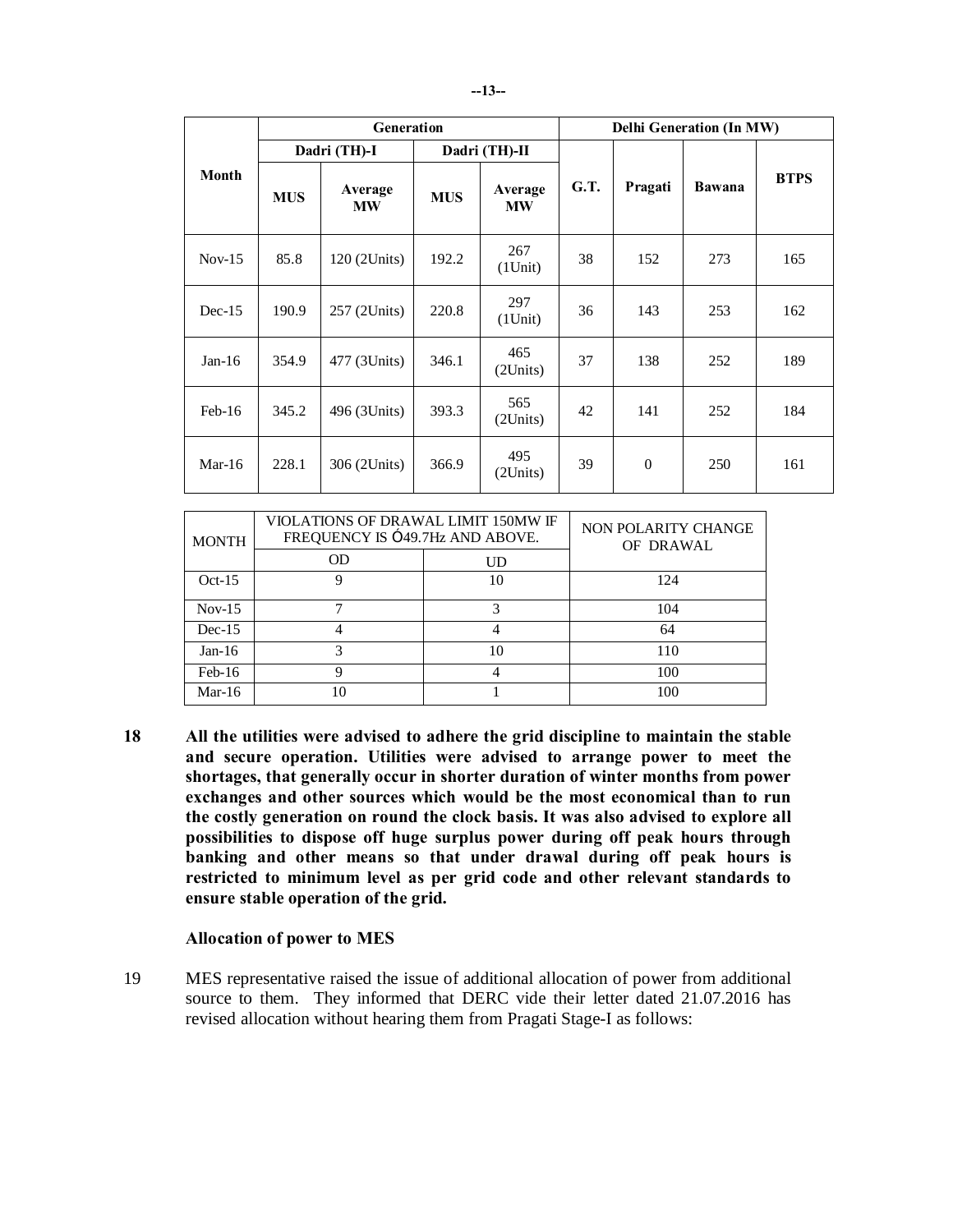| S.No. | <b>DISCOM</b> | Existing<br>allocation | Revised        | %age share |
|-------|---------------|------------------------|----------------|------------|
|       |               | (MW)                   | allocation(MW) |            |
|       | <b>BRPL</b>   | 102.23                 | 93.34          | 28.28      |
|       | <b>BYPL</b>   | 58.10                  | 53.05          | 16.07      |
|       | <b>TPDDL</b>  | 69.67                  | 63.61          | 19.28      |
|       | <b>NDMC</b>   | 100                    | 100            | 30.30      |
|       | <b>MES</b>    |                        | 20             | 6.06       |
|       | <b>Total</b>  | 330                    | 330            | 100        |

SLDC implemented the order from  $1<sup>st</sup>$  September 2016 after the clarification issued by DERC. MES informed that additional allocation of 20MW power has resulted the total allocation of 95MW i.e. 50MW from BTPS, 25MW from Bawana CCGT and 20MW from Pragati against the requirement of 40MW during peak and 25MW during off peak. They informed that due to additional allocation of power, SLDC is scheduling 37MW to 42MW against the requirement of 17MW to 28MW. They requested 20MW allocation be withdrawn from already allocated power of 75MW (50MW from BTPS and 25MW power from CCGT Bawana) in view of additional allocation of power from Pragati. **It was advised to them that SLDC has no authority to change the allocation. They should approach DERC for redressal of their grievance.**

20 The Meeting ended with vote of thanks to Chair.